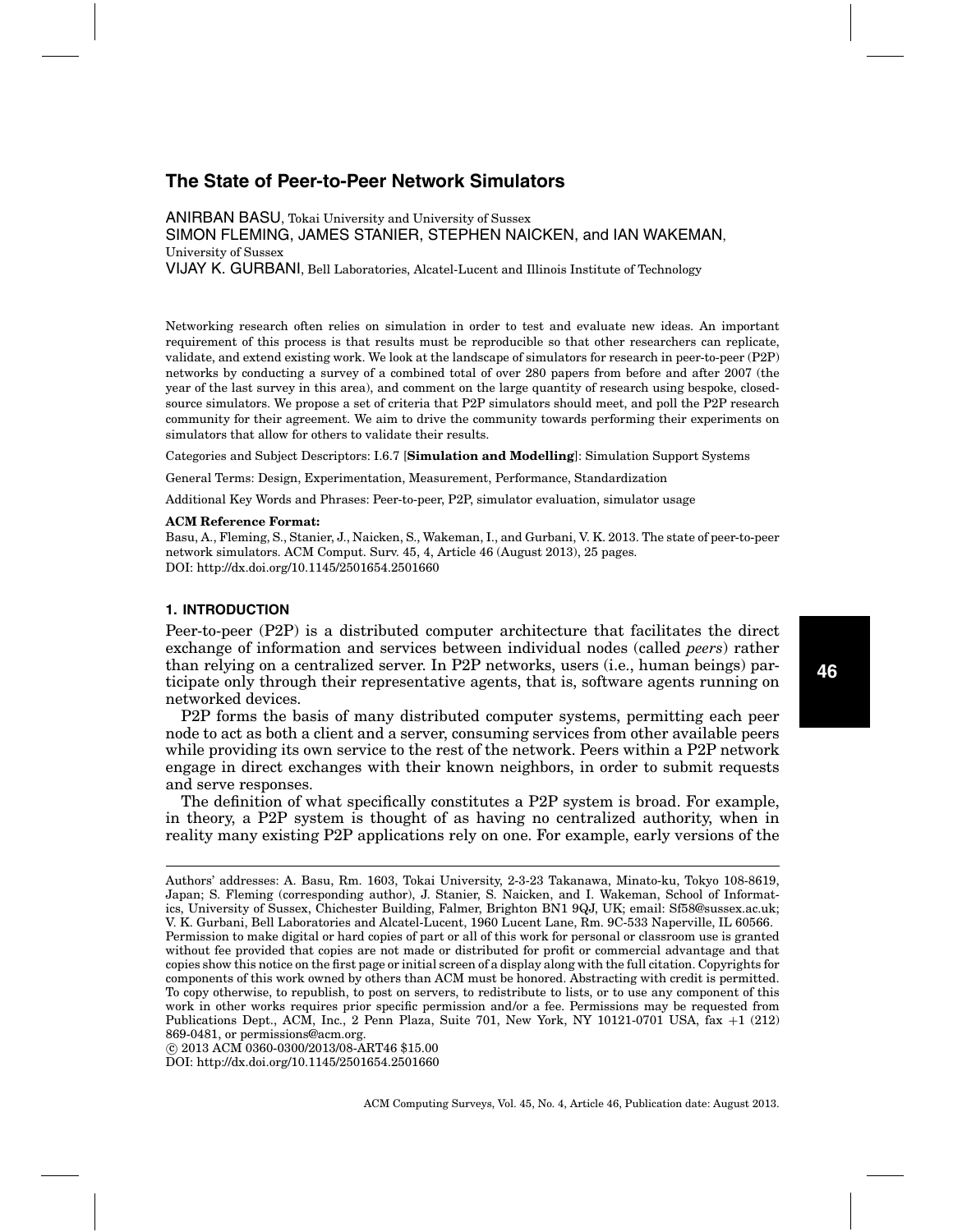BitTorrent<sup>1</sup> protocol required a "tracker" in order to rendezvous the peers and perform membership management of the swarm (a *swarm* is a collection of peers that are interested in distributing the same content). We find that the following definition by Risson and Moors [2006] is well-suited to classifying P2P systems:

Peer-to-peer systems are distributed systems consisting of interconnected nodes able to self-organize into network topologies with the purpose of sharing resources such as content, CPU cycles, storage, and bandwidth, capable of adapting to failures and accommodating transient populations of nodes while maintaining acceptable connectivity and performance, without requiring the intermediation or support of a global centralized server or authority.

P2P offers many advantages. These include scalability, high resource availability, no need for a centralized authority (eliminating a single point of failure) and robustness. However, the consequence of using a P2P architecture is that the quality and usefulness of the services on offer rely entirely on the participating members of the group.

The power of P2P is apparent when considering Metcalfe's Law [Hendler and Golbeck 2008], which states that the *value* of a network is proportional to the square of the number of connected users. The number of possible connections within a P2P network can be exponential in relation to the number of network nodes, *n*. All nodes can potentially connect to all other nodes, giving a theoretical maximum number of connections of  $n(n-1)/2$ ; the same number as in a fully connected mesh network. Peers may end up communicating directly, however, multihop routes should exist between any pair of nodes connected to a P2P network through emergent pathways via other peers.

With the enormity of the modern Internet and the efforts to expand it further with the introduction of the Internet Protocol Version 6 (IPv6) [Deering and Hinden 1998], the number of devices that can be explicitly addressed is always increasing. Therefore, P2P will continue to offer the potential for highly scalable and efficient networking technologies in the future on many more devices than just traditional computers, switches, and routers.

Researchers and developers continue to develop new technology and protocols for networks. In order to propose, design, implement, and evaluate new P2P technologies, there is a key problem: how can experiments be performed and monitored in a "real" environment? Due to the complexity and scale of real P2P networks, a popular option is to use computer simulations. A P2P network can be simulated on one or more computers, allowing for the behavior of peers to be monitored precisely, giving the possibility for iterative design, and perhaps most importantly, detailed evaluation. However, as no single simulation platform or set of standards has been agreed upon, many different simulators have been created and used for these purposes in the literature.

In this survey we are interested in looking at the landscape of current P2P simulators. We present the following.

- —We give an overview of P2P networking, highlighting key features of such systems. We also look at some of the most well-known P2P applications that are being used currently, and describe the benefits and drawbacks of P2P simulation.
- —We present our evaluation criteria for categorizing and evaluating the features of P2P simulators.
- —We poll the P2P networking community for their agreement on our proposed criteria, and discuss our findings.

<sup>1</sup>http://www.bittorrent.com.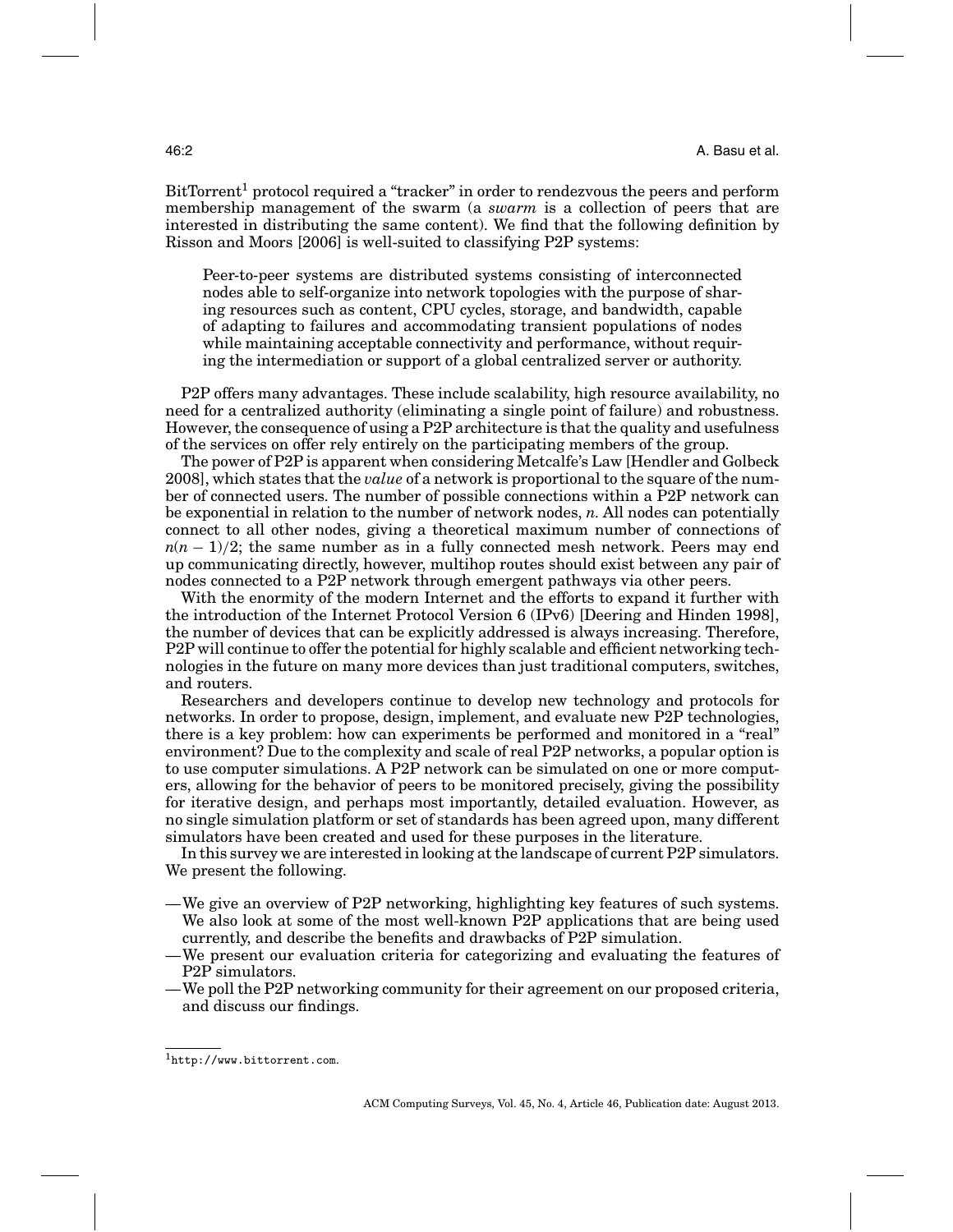- —We perform a survey of over 100 post-2007 papers in order to discover which P2P simulators are being used in the recent literature, and combine these findings with 180 papers from our previous pre-2007 survey.
- —Using our findings, we motivate the need for unity and repeatability in the P2P simulation community. We propose that a set of standards should be adhered to which could be based upon our evaluation criteria.

We are also socializing our findings with standards communities, in particular the Internet Engineering Task Force (IETF) and the Internet Research Task Force (IRTF), for a broader dissemination of this information in the form of IETF Request for Comments (RFC) standard documents [Gurbani et al. 2011].

## **1.1. P2P Networking**

In this section we will define our terminology, identifying the key features of P2P systems and the terms with which we shall work.

1.1.1. Neighbors and Connectivity. Each peer typically knows about a small number of other peers in the network. A peer's neighbors are the possible routes for forwarding messages, and they also act as gateways to receive responses from the network. The neighbors of a peer are directly reachable. Routes beyond these neighbors provide connectivity to the entire P2P network as a whole. Peers need to keep track of their neighbors to ensure that they still remain connected to the P2P network. Without neighbors, no routes to or from any single peer exist. As such, peers may need to drop existing neighbors, or request new neighbors, throughout the duration of their P2P session to ensure that they remain connected to the network.

1.1.2. Network Churn. Peers arrive and leave the network at various rates. Current peers are the active population within the network. The action of peers arriving and leaving is called network churn. Churn is induced by "willing" actions, for example, node departures and mobility, and also "unwilling" actions, such as inadvertent failure of a node. Peers will arrive at some point in time and begin to participate within a P2P network, remain for some period of time (called the session duration) while possibly making requests and serving other users, and then eventually leave. They may return at some point in the future. High levels of churn indicate many peers coming and going frequently, while low levels exhibit longer peer session durations with less frequent arrivals and departures.

By nature, different P2P applications will have different levels of churn. "Seeders", or peers that have the entire content, may stay connected to the swarm for a longer period of time, while "leechers", or peers that have portions of the content, may connect with the swarm until the content is downloaded and then leave the swarm. For a swarm to continue serving content, the leechers may have to act altruistically by becoming seeders after acquiring the complete content.

The quality of service in P2P networks may vary under different levels of churn. Therefore, protocol designers need to take into account the anticipated levels of churn to provide an appropriate service for users. For example, in a file sharing service with very high churn, replication of critical files across peers would give a greater chance of them being available.

1.1.3. Bootstrapping. Peers need a means of gaining access, and becoming a participant of, a given P2P network. This process is known as bootstrapping. Often, peers will bootstrap using some kind of centralized resource, commonly called a bootstrapping node or rendezvous host, which gives the unconnected peer an entrance point into the network in the form of a set of active network member addresses, or a list of other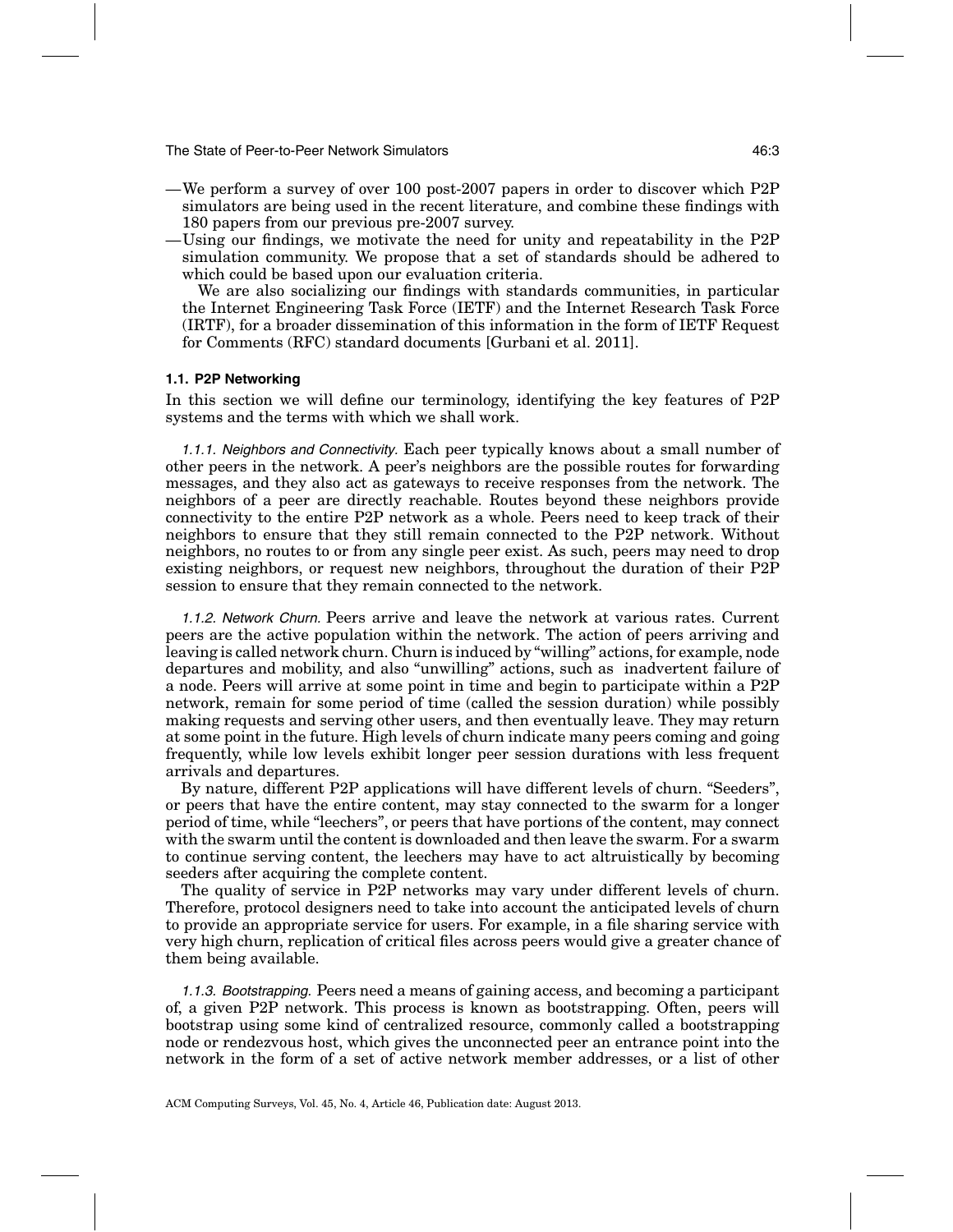centralized repositories to query. Once these addresses have been obtained, the peer can start communicating with the network.

1.1.4. Routing Tables. Peers are typically aware of some or all of the other members of the network. To keep track of these nodes and possible routes, a local collection of peer addresses is managed via a routing table. A routing table may indicate a neighbor's address directly, or alternatively via a next hop in a multihop route, and also associates a cost with each potential path.

1.1.5. Bandwidth and Resources. Bandwidth is a measure of the capacity of a peer has for uploading and downloading data and is often asymmetrical. The amount of bandwidth that each peer has can vary greatly depending on the type of device. A peer could be a dedicated server with a fast broadband connection, or conversely it could be a mobile phone with only a GPRS connection. Resources such as memory, CPU speed, number of cores, and number of sockets or connection blocks that can be maintained are also important contributors. Peers hosted on a well-provisioned host will have more resources at their disposal than peers running on resource-constrained devices such as Personal Digital Assistants (PDAs) or mobile phones.

1.1.6. Network Topologies. The connections between nodes in a network form a graph  $G = (V, E)$ , such that *G* consists of the set of vertices *V* (peers) and the collection of edges in *E* (links to neighbors). The topology of a P2P network is the structure created by the active connections from peers to other peers. The topology makes use of an underlying physical network topology consisting of the networking devices and physical communication channels and links.

#### **1.2. Example P2P applications and algorithms**

There are a number of P2P systems and algorithms that have become popular, with many receiving mainstream attention for both good and bad reasons. Academic systems tend to focus on routing algorithms, while real-world systems facilitate a specific need such as file sharing.

1.2.1. P2P Algorithms. There are two types of P2P networks: structured and unstructured. The primary aim of these networks is to host resources at one or more peers in a network (a storage function) and to allow other peers to find these resources (a routing function) in a distributed space. Generally speaking, the resouces can be viewed as "values" and the search characteristics used to locate the resources can be viewed as "keys". In this light, the function of a P2P network can be specified as a pair of methods: *put*(*key*, v*alue*) and v*alue* = *get*(*key*), that is, store a value with an associated key (or set of keys) in the network and retrieve the value given a key at some later time. The value stored in the network represents the resource of interest. The resource could be an image, a media file (movies, songs), books, or the latest Linux kernel. P2P networks typically do not care what is stored in the network as long as there is a some search criteria by which the peers in the network can find the resource.

The difference between structured and unstructured P2P networks is how they approach the task of finding resources. This is where most of the algorithmic research in P2P networks has been focused [Risson and Moors 2006]. Unstructured P2P networks did not impose a strict formation on the peers themselves; a joining peer could simply connect to any existing peer to become part of the P2P network. In structured P2P networks (or overlays), the joining peer is admitted based on an identifier that places the joining peer in relation to a set of existing peers. Thus structured P2P overlays are characterized as forming a Distributed Hash Table (DHT). DHTs are distributed data structures that map a key to a value; each peer is responsible for a certain portion of the namespace where the keys are hashed. The result of this deterministic hashing is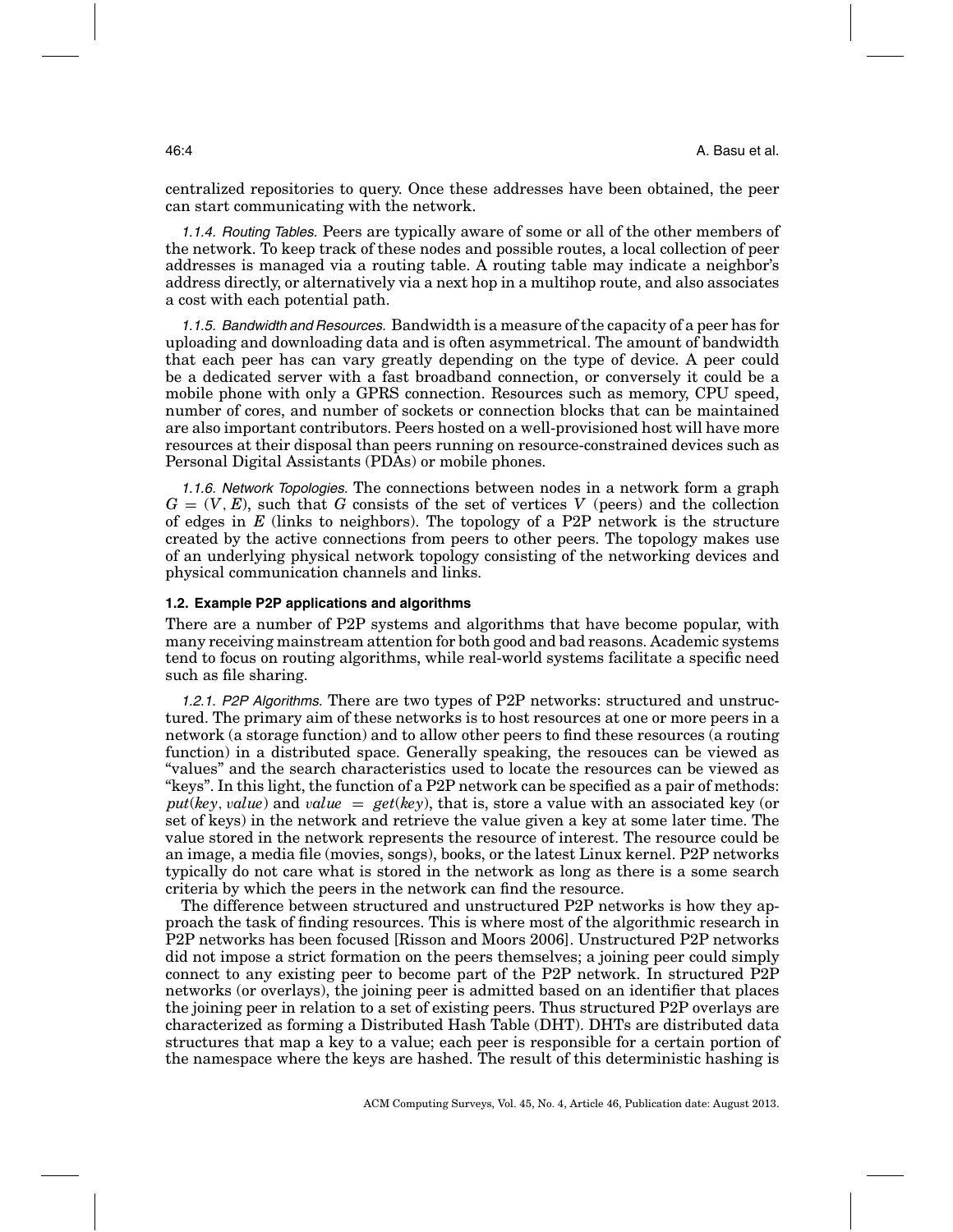that there exists a strict upper bound on the search time for a resource. Comparitively, unstructured P2P networks used blind flooding and random walks to search for the resource. Because the flooding was unbounded, routing costs accrued rapidly. The flooding was costly when the resource was not present in the P2P overlay, but determining the nonexistence of the resource expended considerable computational and network complexity. To remedy this, some structure in the form of supepeers or peer clustering was developed with a centralized index to rapidly find a resource.

Gnutella [Klingberg and Manfredi 2002] was an early protocol that used flooding while Napster evolved to support decentralized content and a centralized index. Early structured algorithms included Pastry [Rowstron and Druschel 2001], Tapestry [Zhao et al. 2001], Chord [Stoica et al. 2001], Content Addressable Network (CAN) [Ratnasamy et al. 2001], and Kademlia [Maymounkov and Mazieres 2002]. While the topological arrangement of these overlays varied—Pastry and Tapestry could be visualized as spanning trees, Chord arranged its peers in a ring, CAN created zones in a torus and assigned peers to these zones, and Kademlia effectively treats nodes as leaves in a binary tree—their biggest benefit was that resources could be located using a fixed number of hops. Furthermore, the state information maintained by peers in order to traverse the network was minimal as well. Each peer maintained a small fixed-length routing table where the number of entries in the routing table was in logarithmic proportion to the number of peers in the P2P network.

1.2.2. P2P Applications. Some of the most well-known P2P systems are given next.

- —*Distributed event management.* Astrolabe [Van Renesse et al. 2003] is a DNS-like distributed information management system that monitors the dynamically changing state of a collection of distributed resources, reporting summaries of this information to its users. The updates disseminate on the order of seconds or tens of seconds. Astrolabe achieves robustness through the use of a P2P protocol to communicate between the distributed hosts.
- —*P2P Multimedia.* With the nexus of communication moving steadily towards the Internet, decentralized, and sometimes free, voice and video communications have proliferated. In many cases, these systems are composed of P2P networks. Skype<sup>2</sup> is the most visible of such P2P communication networks. RELOAD [Jennings et al. 2012] is another P2P protocol for multimedia communications based on the Session Initiation Protocol (SIP [Rosenberg et al. 2002]). More recently P2P networks have been used to deliver streaming content, both static recorded content as well as live content. Early versions of Joost<sup>3</sup> (2007–2008) used P2P techniques to deliver static content. PPS.tv (PPStream)<sup>4</sup> is P2P video streaming service popular in China.  $\omega$ Qlive<sup>5</sup> is another Chinese video P2P streaming technology.
- —*Distributed data stores.* The database functions related to large scalable systems such as Facebook and Twitter place more emphasis on search performance, real-time nature, and eventual consistency when compared to enterprise back office functions that use traditional databases where the ACID (Atomicity, Consistency, Isolation, and Durability) properties dominate. Dynamo [DeCandia et al. 2007] and Cassandra [Lakshman and Malik 2010] are the prime examples of such distributed storage systems. Such systems manage very large amounts of loosely structured data spread out across commodity server farms while providing robust service with no single point of failure. P2P techniques such as consistent hashing [Karger et al. 1997]

 $^{2}URL: http://www.skype.com.$ 

<sup>3</sup>URL: http://www.joost.com.

 ${}^{4}$ URL: http://www.pps.tv.

 ${}^{5}$ URL: http://live.qq.com.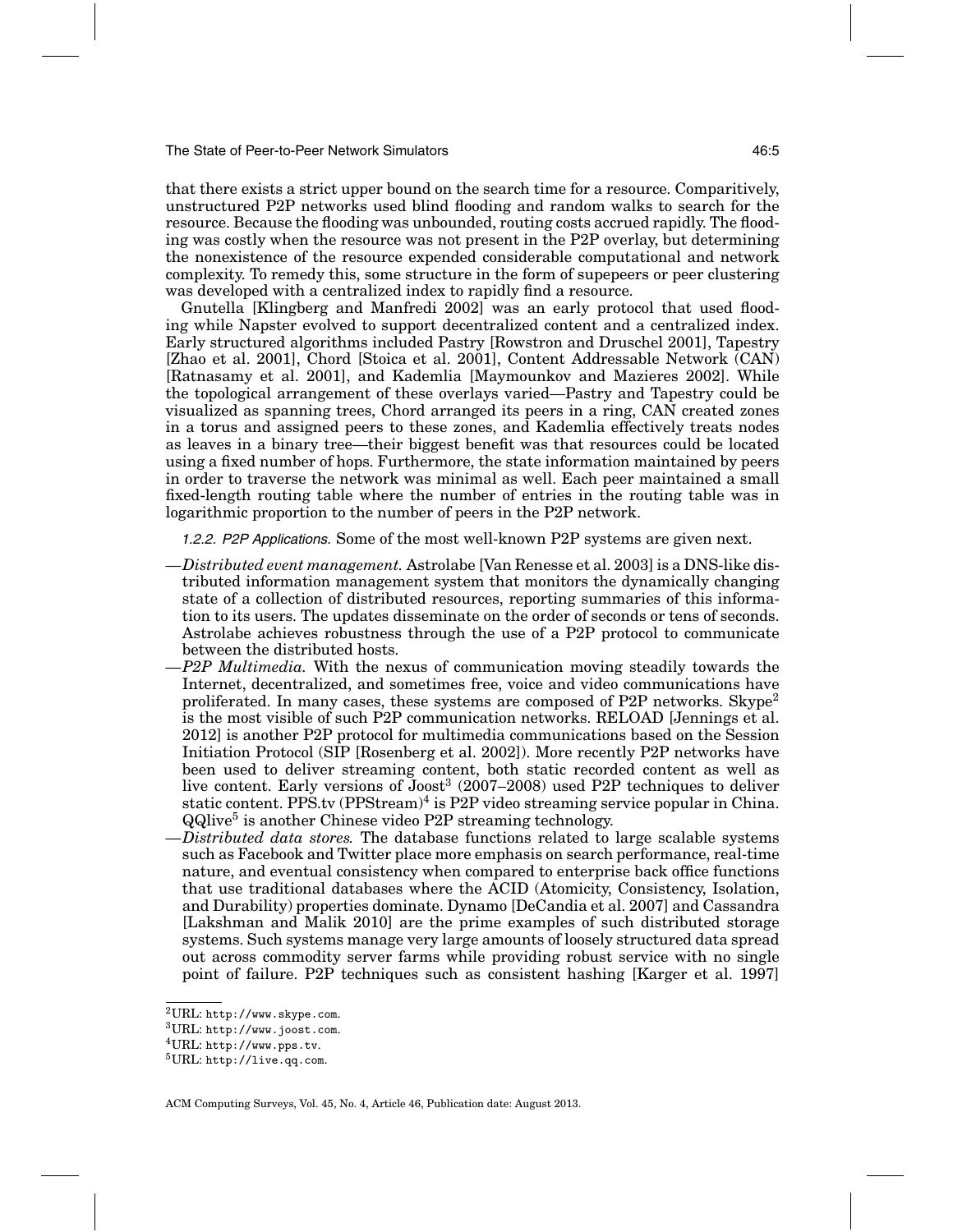are used to partition data across a cluster and replication is used to achieve high availability. The Tahoe Least-Authority Filesystem (Tahoe-LAFS [Wilcox-O'Hearn and Warner 2008]) is an open-source, decentralized, fault-tolerant, and secure P2P distributed data store.

—*Anonymity through P2P.* While we make no judgment on the use of anonymity to access illegal content, we do note that the act of being anonymous has high value in societies. Anonymous sources have a rich tradition in journalism while anonymous dissidents can hide from repercussions while providing insight to a society. There are a number of P2P systems built for anonymity. They typically hide the identity of the participants by special routing techniques. Freenet [Clarke et al. 2000] is a censorsip-resistant distributed file system for anonymous publishing.  $I2P<sup>6</sup>$  [Zantout] and Haraty 2011] is a decentralized overlay network for strong anonymity and endto-end encryption.

# **1.3. Advantages and Disadvantages**

P2P networks allow for a distributed system to exist that benefits from the combined resources of the networked group of clients. Connecting together a collection of nodes/peers provides robust services that operate without significant setup costs to one particular organization or individual. As each node in the network operates as both a client and a server, it promotes incentives to participate rather than spectate within the system.

Unlike centralized systems, as the number of P2P clients grows the total resources available to the peer-to-peer network (such as CPU, memory, files, and storage capabilities) available also increases. The perceived growth of total resources along with the growth of nodes echoes the ideas of the grid and cloud computing communities. This flexible growth of resources has often been called "elasticity".

P2P does not suffer a single point of failure as seen in centralized services, as the core functionalities are distributed across the entire network. There can be points of failure, such as BitTorrent network trackers going down, but there is no single failure that disrupts the entire network. There is no centralized authority on P2P networks which gives greater freedom of operation for the network participants, but as ever, such freedom comes at a cost: without administration, malicious code and files may exploit vulnerabilities of nodes in the network.

Since there is no way to authenticate the data being transferred around P2P networks, illegal material may be shared. Also, a resource may not actually be what it claims to be: for example, a fake file server sharing viruses instead of the advertised files.

## **1.4. P2P Simulation**

When developing new networking technology, such as protocols or routing algorithms, researchers and developers need to evaluate the technology with regard to several properties such as its quality, overhead, and robustness. However, real P2P networks may consist of thousands of unique entities and experience unpredictable levels of churn. This makes evaluation of new systems with real users and devices a complicated task. How can this new technology be deployed inexpensively for testing, and on a large enough scale to show useful results? What if something harmful were to happen to one of these devices? Generally, the expense of real user testing is too high to be considered. Furthermore, the difficulty of attracting real users to what is an engineering improvement without any visible user benefits makes P2P simulation an attractive option.

 ${}^{6}$ URL: http://www.i2p2.de.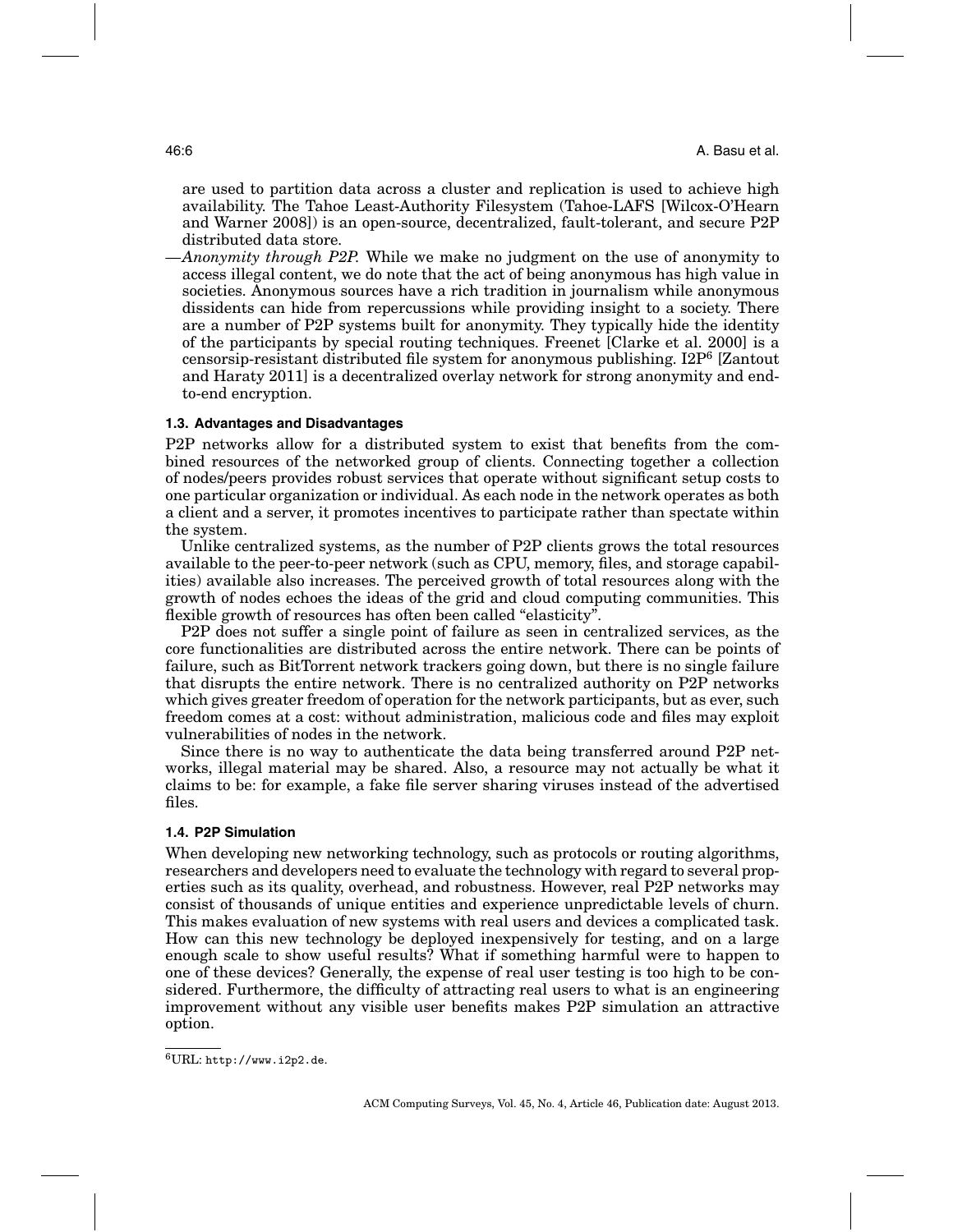A P2P protocol could be implemented on top of a real-world testbed environment such as the global research network PlanetLab [Chun et al. 2003]. Such a testbed consists of over 1000 computers situated at participating sites across the globe<sup>7</sup>. While such a setup provides valuable real-world data in terms of network latency, the disadvantage is that a researcher has to depend on the machines on which an experiment was conducted being constantly available and appropriately configured on PlanetLab in order to reproduce results. This itself is difficult task since the machines are owned by different administrative domains, each with its own support staff and hardware/software upgrade schedule. Therefore, tracking issues and problems across such a large number of real computers is a challenging and daunting task.

Simulation is therefore a valuable tool to develop and validate technology before deployment and exposure to the vagaries of the real world. At their essence, P2P simulators allow for the representation of nodes (which simulate peers) with incoming and outgoing message queues. Over time steps these message queues are processed, passing messages between peer outgoing and incoming queues, simulating the communication in a P2P network. All nodes are aware of their neighbors, and therefore send and receive messages to their neighbors via their message queues.

General-purpose network simulators could and have been used to evaluate P2P systems, even though they are generally tailored to the emulation of low-level networking mechanics. The Network Simulator (ns2 and its successor ns3) [McCanne and Floyd 1999; Henderson 2008], for example, provides a vast range of networking devices and channels to allow accurate and realistic representation of the underlying physical network.

If P2P simulation is able to accurately simulate real P2P networks, it can give the ability to design, implement, and evaluate new technologies in a controlled environment, while allowing for the collection of statistics with greater ease compared to deployment with real users. The importance of P2P simulation is apparent in the literature, with a majority of new P2P developments being validated by implementation in a simulator.

There exist many different P2P simulation environments that all aim to simulate a P2P network by providing an abstracted networking model on which users can build their specific simulation models and behaviors. A timeline of major simulator releases is shown in Figure 1. We will look at these later in the survey. However, as shown previously by Naicken et al. [2007], many P2P developments are evaluated by the use of bespoke P2P simulator technologies, where the simulator is written by the authors of the paper. This decision is interesting considering that many open-source P2P simulators already exist. Three reasons are identified for this: the steep learning curve of P2P simulators; the excess simulator functionality that is not required for many experiments, which may hinder the implementation of experiments and the analysis of results; and where required functionality is absent, modification of the simulator code may prove complex and time consuming.

However, this raises a concern. Since a range of open-source P2P simulators exist, and additionally, since many bespoke simulators are used, verifying and repeating results in the literature is difficult. While we are positive that no researchers would wish to present false or misleading results, the community would benefit from being able to repeat, verify, and build upon new findings [Zhang et al. 2009]. It is perhaps tempting to conjecture whether simulator certification should be a requirement for publication. Certainly, one could run a simulator in parallel with deployment and observe the behavior for small- and medium-scale experiments. Simulation results that match empirical results will provide higher confidence in larger-scale simulations. Unfortunately, as

 $7$ http://www.planet-lab.org/.

ACM Computing Surveys, Vol. 45, No. 4, Article 46, Publication date: August 2013.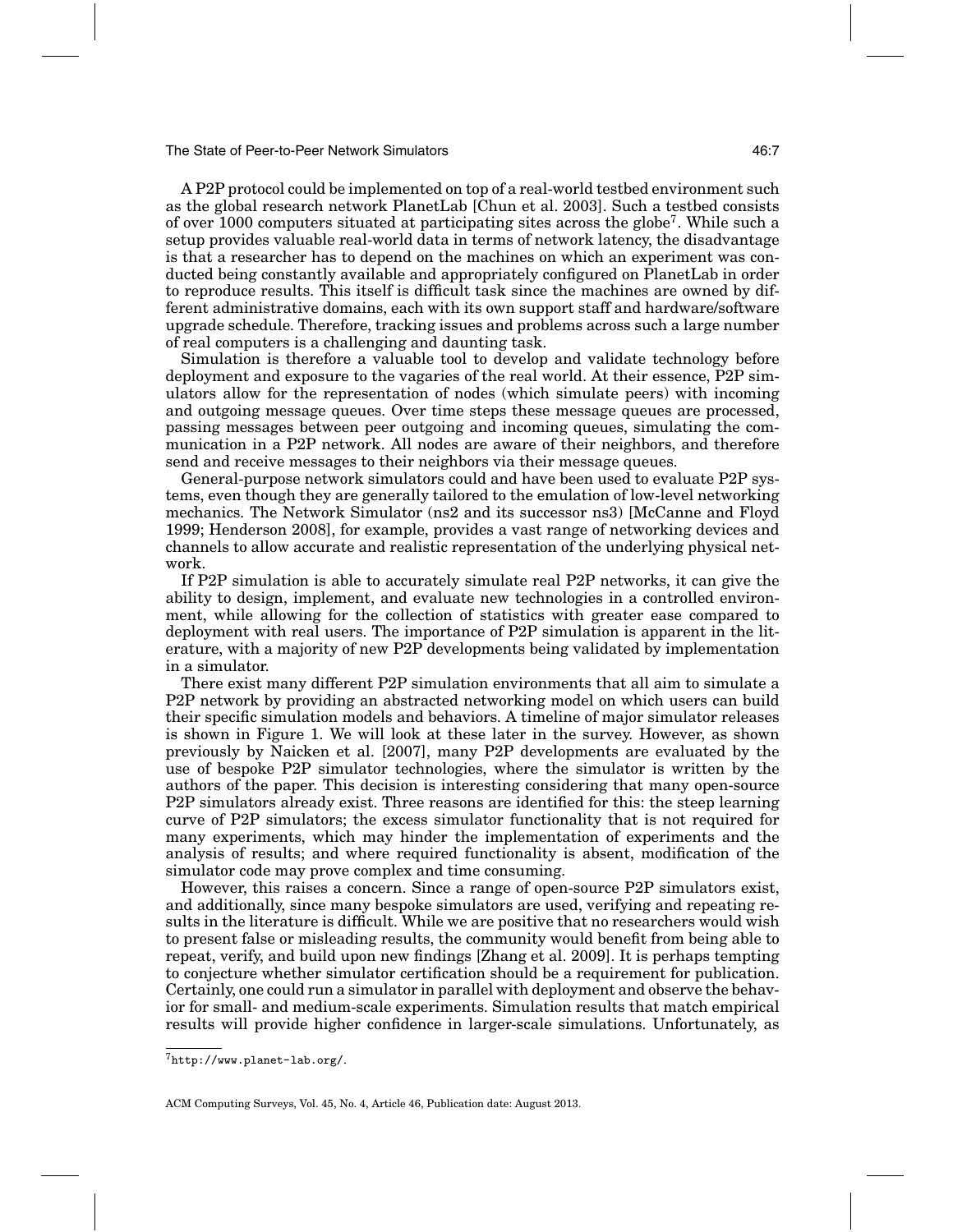

Fig. 1. A timeline of network simulator releases.

attractive as certification sounds, there are drawbacks. The biggest question would be who will be willing to act as an impartial certifying authority? Certifying a simulator's results will require detailed knowledge of the P2P protocol being simulated and the expected behavior of the P2P system. Furthermore, simulations are typically run in order to confirm the behavior of a P2P system if certain changes to the protocol were suggested. Ergo, there will exist a chicken-and-egg problem where certifying the results of a simulation will require the empirical system to support the change that is being simulated. In the end, perhaps the best that can be done is to ensure that the simulation results are repeatable such that a future generation of researchers can rapidly repeat past experiments to have a greater confidence in the simulation that will, in turn, allow them to continue the research by building on the previous work.

1.4.1. Alternatives to Simulation. Even though the main focus of this article is P2P simulators, it is worth noting that there are alternative approaches, such as deployment and development frameworks, as well as networking libraries that allow running P2P protocols both on simulation and on a real network. These include PlanetLab [Chun et al. 2003], SPLAY [Leonini et al. 2009], NEST [Dupuy et al. 1990], and NEKO [Urban et al. 2001]. The system proposed in Wang et al. [2008] allows for trace replay, which can replay a deployed application from trace gathered from simulations. The WIDS toolkit [Lin et al. 2005] achieves higher scalability at the cost of accuracy, by relaxing the synchronization model between nodes.

#### **1.5. Impact of Previous Survey of P2P Simulators**

In our previous survey of P2P simulators [Naicken et al. 2007], conducted in 2007, we postulated that the significant use of bespoke simulators in academic research was motivated by poor or missing functionality in existing P2P simulations. It was hoped that the findings of the survey would lead to closer collaboration between the designers of P2P simulators and academics conducting P2P research. A survey of papers that cite this work shows that the opposite has occurred and that there has been further fragmentation in the domain of P2P simulators.

Much of the research that cited the 2007 paper did so in order to justify the use of a P2P simulator, be it custom or otherwise, however, there were also contributions to address some of the issues that we raised. Efforts were concentrated on both the development of new simulators and the addressing of issues, such as the transition of simulation code to deployment and APIs.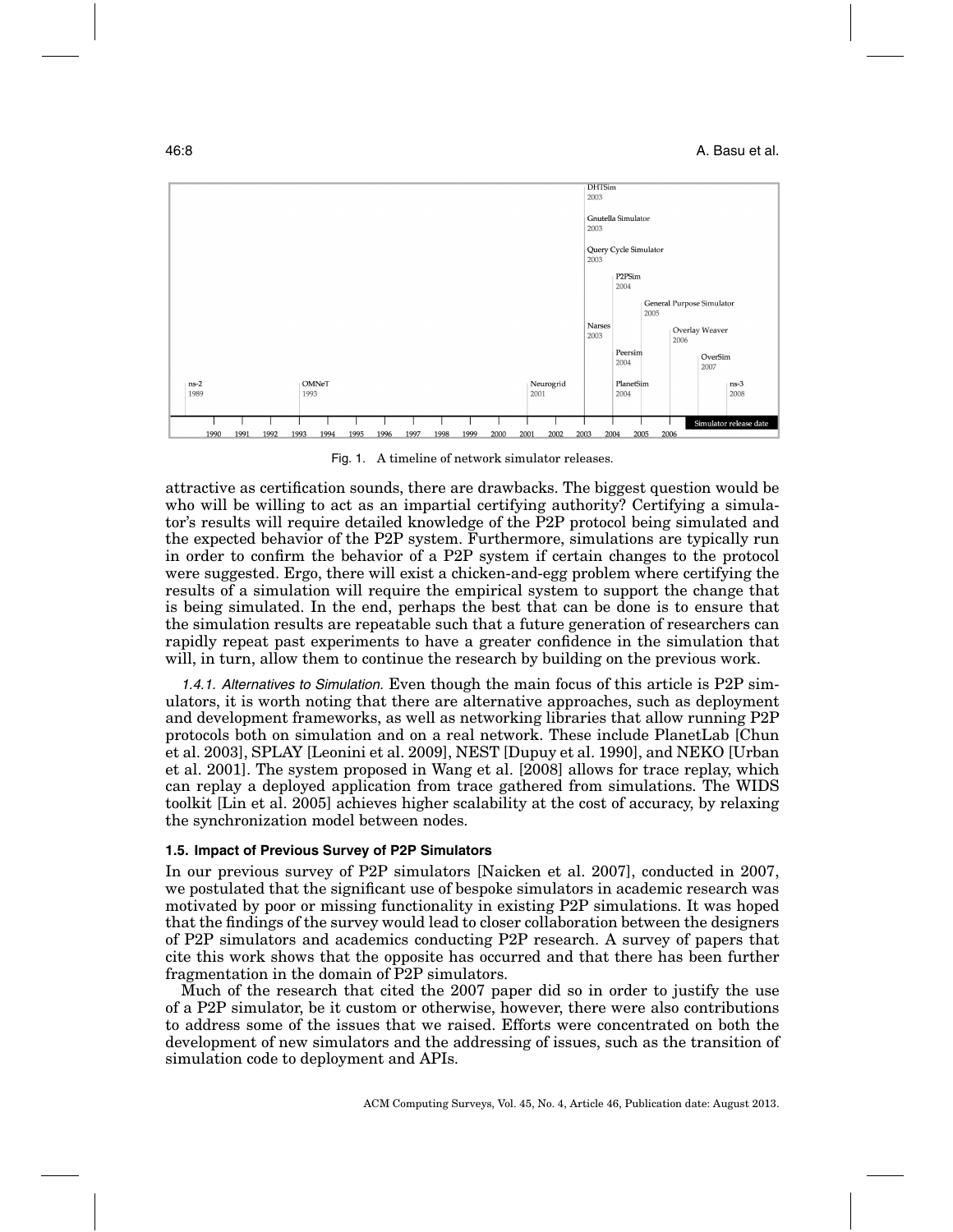Rather than collaborate to work on a single simulators, a number of genera-purpose simulators were created, such as DEUS [Amoretti et al. 2009], OverSim [Baumgart et al. 2007], and PeerfactSim.KOM [Stingl et al. 2011]. The ProtoPeer framework allows for the transition of simulator code to the network, an issue we previously highlighted, while the authors of the P2PAM framework [Agosti et al. 2008] adopt an approach that we expected to be more common, which is the modification of existing simulators to improve functionality.

Juxtaposed to the development of general-purpose simulators are application-specific frameworks that have been developed post-2007, in particular for BitTorrent [Barcellos et al. 2008; De Vogeleer et al. 2008]. This shows that there may be two contradictory schools of though: either P2P simulators can address different use cases or that they can not. If the latter is true it would go some way to explaining the popularity of custom simulators.

The main concern of previous and the current work is the repeatability of experiments and mechanisms to facilitate their reproducibility. A common API for simulators to allow for the repeatability of experiments across simulators was proposed by Gross et al. [2010].

In hindsight, it was somewhat naive of us to assume that the P2P academic community would pool their efforts into the design and use of a single P2P simulator, as we did not work alongside a body that would undertake the responsibility for leading such efforts. To ensure that efforts continue beyond the publication of this survey, we have worked closely alongside the IRTF P2P group. This will ensure that the research community will be able to coordinate a collaborative effort to ensure the principal goal, which is the repeatability of academic P2P experiments, is met.

## **2. EVALUATION CRITERIA**

The abundance of P2P algorithms and related applications requires a wide range of features from a simulator in order to perform realistic simulations. The purpose of a peer-to-peer simulator is to provide the building blocks for P2P researchers to implement and test new protocols. In order to evaluate the existing P2P simulators, we construct a set of criteria which we would expect to be met by all simulators in order for them to be accepted and used widely. Further to that, we also present a set of proposals, most of which we envision should be considered when designing and developing new P2P simulation tools. The criteria and the set of proposals are developed and extended from the evaluation criteria presented in our previous works [Naicken et al. 2007, 2006b; 2006a] as well as opinions gathered by conducting user surveys.

## **2.1. Evaluation Criteria**

*Simulation architecture and features*. (1) There are two main classes of simulators: query-cycle and discrete event. A query-cycle simulation loops through each node in the overlay network, and carries out queries for networks as and when required. In contrast, a discrete event simulator maintains a thread scheduler that synchronizes a queue of messages to be transferred between the simulated nodes of the overlay network. A P2P simulator should be either discrete event or query-cycle, or enable both modes of operation. The classical trade-off in simulation involves sacrificing the level of detail of a simulation in order to gain speed and scalability (in terms of number of hosts being simulated). Session-level simulators also exist, however, they do not simulate packet-level events, but rather consider a flow, or a session as the important attribute of a simulation. This allows for simulation of larger networks, albeit at a lower level of detail. (2) The simulator should enable specification of event input files, either as a complete list of predetermined events or events that are dynamically generated may generate other causal events; (3) random number generation seeding should allow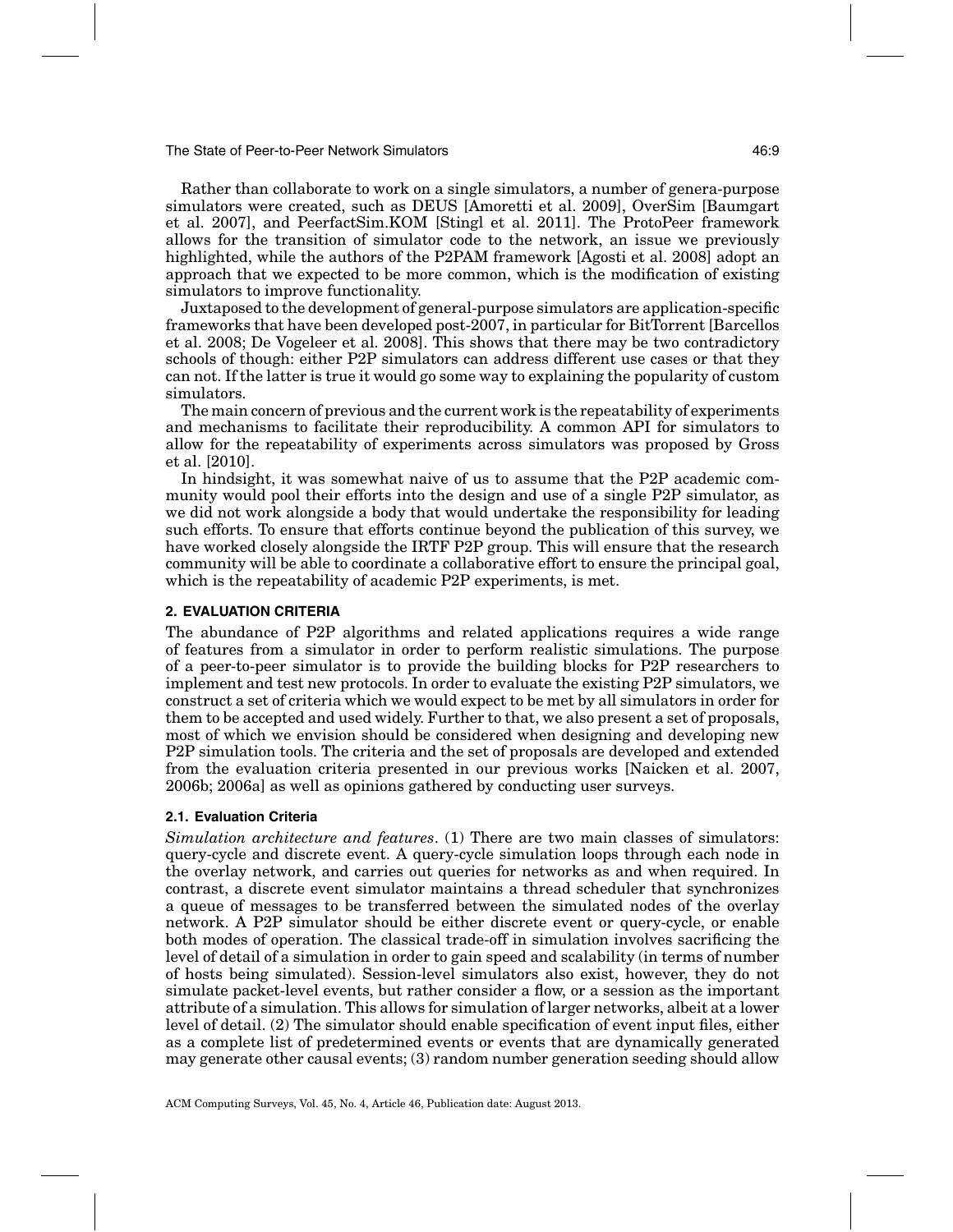for repeatability in the simulator; (4) it should support modeling of realistic transport protocols, for example, message queueing; (5) the simulator should not present any bootstrapping problems<sup>8</sup> to simulation experiments;  $(6)$  it should be written in a wellknown programming language.

*Underlying network simulation*. While P2P networks are overlay networks, many a time P2P researchers are interested in testing their protocols with different implementations of the underlying network, for example: (1) topology generation, such as random, circular; (2) network latency and bandwidth including any variation between any pair of nodes and congestion between nodes; (3) different types of access links, for example, Ethernet, WiFi, 3G, LTE; (4) the ability to model a node's computational capabilities in terms of processing power and storage specified in compute units, as is done in Amazon EC29.

*Behavior*. P2P overlay networks often need to model the behavior of individual nodes in terms of features, for example: (1) misbehavior (intentional or unintentional); (2) message loss; (3) mobility models, such as the mobile waypoint model; (4) churn with parameterized distribution models; and (5) node failure.

*Statistics*. The ability to generate statistical data about a simulator run is an essential feature for a P2P simulator. Certain properties of such statistics generation are to be expected, for example: (1) support for output formats, such as SQL, XML, text; (2) mechanisms for logging experiments; (3) network graph properties, such as HITTS, PageRank, power law, centrality, betweenness; and (4) support for GraphML (a versatile graph file format) or similar.

*Usability*. One of the most important criterion that P2P simulators should meet is usability. Despite having a host of features, many simulators do not get used simply because of their learning curves or unavailability of community support. The simulators should: (1) adhere to standard programming interfaces, such as the Common API [Dabek et al. 2003] when simulating DHTs; (2) provide clear documentation; (3) have user community support through forums or a mailing list, amongst others; (4) have a reference implementation of wel-known P2P protocols, for example, Chord, Kad network (which is a Kademlia-based DHT and implemented by eMule [Kulbak and Bickson 2005], among other applications), CAN, Tapestry, and so on; and (5) have a GUI for visualization of various aspects of the simulation.

## **2.2. Recommendations**

We make the following generic recommendations in view of improving existing and new simulation platforms.

*Efficiency and scalability.* In order to evaluate how P2P algorithms will perform in large-scale networks, it is essential to be able to simulate large networks. Often, this is restricted by simulator bottlenecks arising from the computational power of single machines. Ideally, simulators should make use of multicore, multiprocessor machines through the use of multithreading. To grow out of the boundary of a group of CPU cores connected through a high-speed memory bus, further concurrency can be achieved if simulators scale to distributed setups, such as a cluster. Network latencies affecting delays in such distributed simulation will not affect discrete event simulations because of the discrete time scale. However, on a networked setup, it is also harder to maintain a unified clock. We envision that distributed P2P simulation is a research area in itself

<sup>&</sup>lt;sup>8</sup>To simulate a dynamic network requires the ability to acquire bootstrap nodes, such as uniformly at random (random graph), from a distinct set of nodes (supernodes) or possibly a single node (central control). Without such facilities, these will need to be manually designed and implemented.

 $^{9}$ http://aws.amazon.com/ec2/.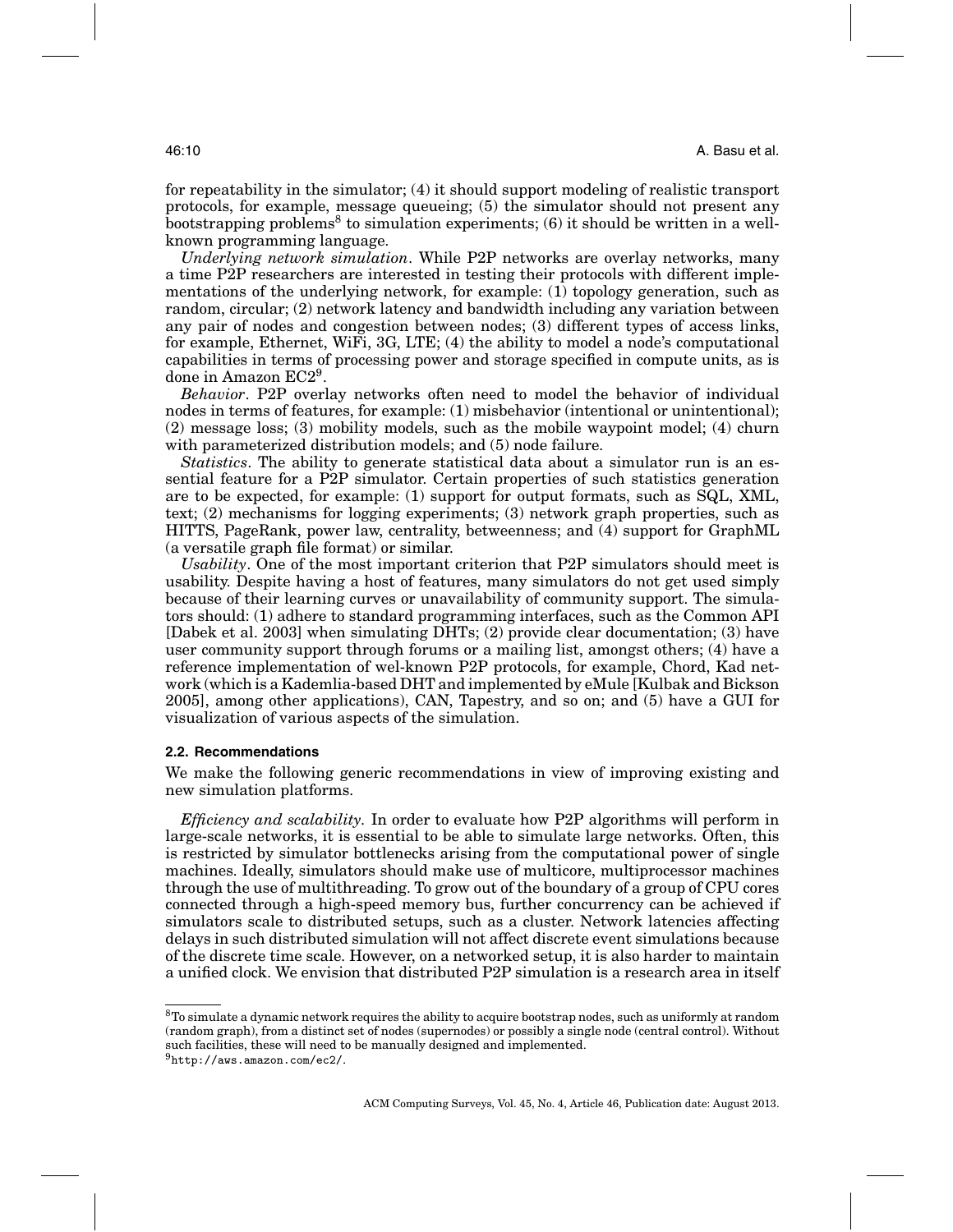with a number of unsolved challenges. For example, there is research on concurrency using distributed Java Virtual Machines [Zhu et al. 2002] that spawn over multiple nodes in a network allowing Java programs to see a globally addressable memory space and computing cores larger than one node. On the other hand, Dean and Ghemawat [2008] proposed the generalized MapReduce concurrent computational paradigm, which we envision can also be used to run discrete event simulations now that robust MapReduce libraries such as Apache Hadoop are freely available. In addition, cloud computing also provides substantial nonvolatile storage space and reasonable computational power, which may be useful in some simulation scenarios. Massive parallelism can also be obtained by delegating parallelizable tasks to a Graphics Processing Unit (GPU). For example, the nVidia Tesla "Fermi" series "desktop supercomputer"<sup>10</sup> platform allows virtual addressable memory space spreading across more than one GPU chipset in a distributed fashion.

*Interoperability with an emulator.* While complicated scenarios can be simulated, many researchers also opt for emulation on testbeds such as PlanetLab and EmuLab. Emulators allow capturing unforeseen network behavior that cannot always be modeled in a simulator. The ability to port simulation scenario code from a simulator to an emulator will help researchers obtain faster results from their evaluation prototypes. New simulators should consider interoperability of simulation code with emulators, such that researchers can deploy emulation scenarios from their existing simulation scenarios with minimal or no additional coding.

*Realistic simulation.* One of the fundamental objectives of simulation is to model realistic scenarios as closely as possible. This means that simulators should consider realistic network conditions. They should also simulate different capabilities of network nodes in terms of their computational power, device types, and connectivity.

*Flexibility.* One aspect of flexibility in a simulator platform is node (or peer) scalability as discussed earlier. Beyond scalability, a simulator framework should also exhibit flexibility in allowing transient state of a simulation to be saved and subsequently resurrected so that long-running simulations can be stopped and restarted at a later point in time, or stopped and migrated to a completely different host. A simulation framework should also allow trace-driven simulation for easy replay of events captured in a log file. This allows real-world dynamics to be replayed in the simulator.

# **3. PAPER REVIEW**

Continuing in the same vein as our previous survey [Naicken et al. 2007] (Figure 2), we aimed to evaluate 200 P2P-related published papers. We took the first 100 search results from Google Scholar<sup>11</sup> for the search terms "peer-to-peer" and "P2P", sorted by number of citations, in order to locate research using P2P simulation. Our previous paper used the same methodology to survey papers at the time of writing (2007) and before. To continue from that work, and to provide a snapshot of the current state of P2P simulators, we only considered papers that were published since 2007. From the search results, we only considered papers we were able to access in an electronic format through our institution's subscriptions on the day of evaluation. Out of the 200 papers we found, 125 were available to download. Papers which used no implementations (e.g., theoretical papers), emulators, and real test platforms (such as PlanetLab [Chun et al. 2003]), or where no simulator was mentioned, are omitted from our results (Figure 3).

 $^{10}\mathrm{http://www.nvidia.com/object/tesla\_computing\_solutions.html}.$ 

<sup>11</sup>http://scholar.google.co.uk.

ACM Computing Surveys, Vol. 45, No. 4, Article 46, Publication date: August 2013.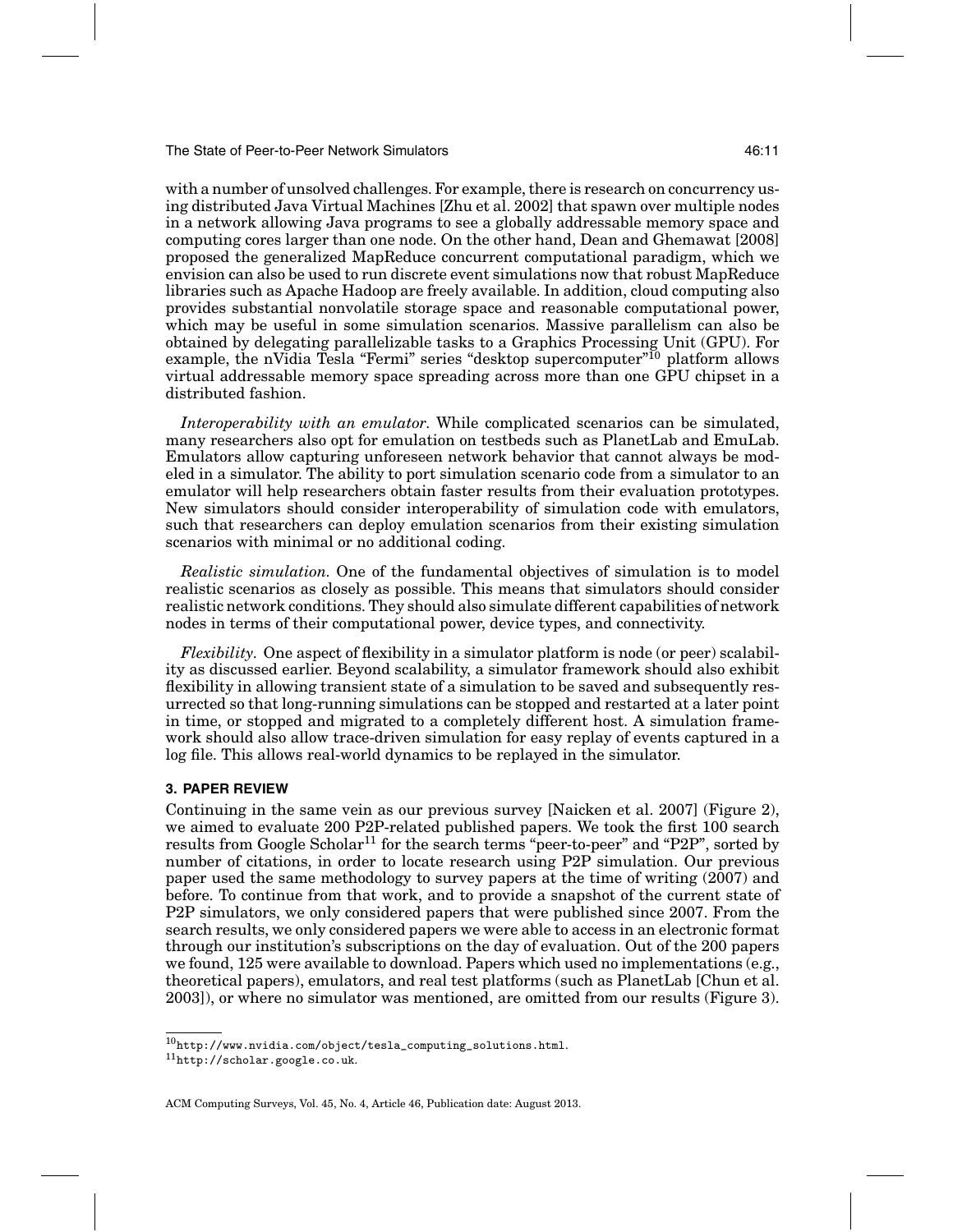| Simulator           | Papers         |
|---------------------|----------------|
| Custom              | 43             |
| $ns-2$              | $\overline{8}$ |
| Chord (SFS)         |                |
| Javasim             | $\overline{2}$ |
| PeerSim             | $\overline{2}$ |
| Aurora              | 1              |
| CSIM19              | 1              |
| ModelNet            | 1              |
| Nab                 | 1              |
| <b>Narses</b>       | 1              |
| NeuroGrid           | 1              |
| P <sub>2</sub> PSim | 1              |
| SOSS                |                |



Fig. 2. Simulator usage pre-2007.

| Simulator           | <b>Papers</b>                        |        |
|---------------------|--------------------------------------|--------|
| Custom              | $47$ (Fig 4)                         |        |
| $ns-2$              | $7$ (Fig 5)                          |        |
| PeerSim             | $4$ (Fig 6)                          |        |
| <b>SALSA</b>        | $2$ (Fig 7)                          |        |
| P <sub>2</sub> PSim | $\overline{1}$ [Ghinita et al. 2007] |        |
| $OMNeT++$           | 1 [Awad et al. 2008]                 |        |
| <b>NGS</b>          | 1 [Webb and Soh 2007]                |        |
| <b>NEW</b>          | 1 [Chen et al. 2008]                 |        |
| GnuSim              | 1 [Karakaya et al. 2008]             | Custom |



Fig. 3. Simulator usage post-2007.

The most notable result from both time periods is that custom simulators are predominantly used; ns-2 is the second most used simulator in both sets of results. It is worth mentioning that ns-2 is not a P2P simulator; it is a general network simulator. Therefore, a P2P simulation overlay needs to be written for it, and in most, if not all, cases this is a custom implementation (we found no specific mentions of openly available ns-2 P2P overlays). The usage of other open-source simulators is more fragmented. Clearly, it can be seen that the research community prefers to write their own simulator software rather than using existing simulators. The consequence of this fact is that the repeatability of results, and the ability to build upon existing findings, is poor.

# **4. FEATURES QUESTIONNAIRE**

We polled the P2P community to see how useful our criteria would be in a potential P2P simulator. We gathered information from two groups: the authors of the papers that we surveyed earlier, and also the users and developers of existing simulators. We prepared a questionnaire using the Likert scale [Likert 1932] to judge the importance of our criteria, and also gave free text areas to gain insight into individual users' requirements and concerns. The Likert scale is used to measure positiveness or negativeness of response to a question. The scale's response categories are as follows: (1) strongly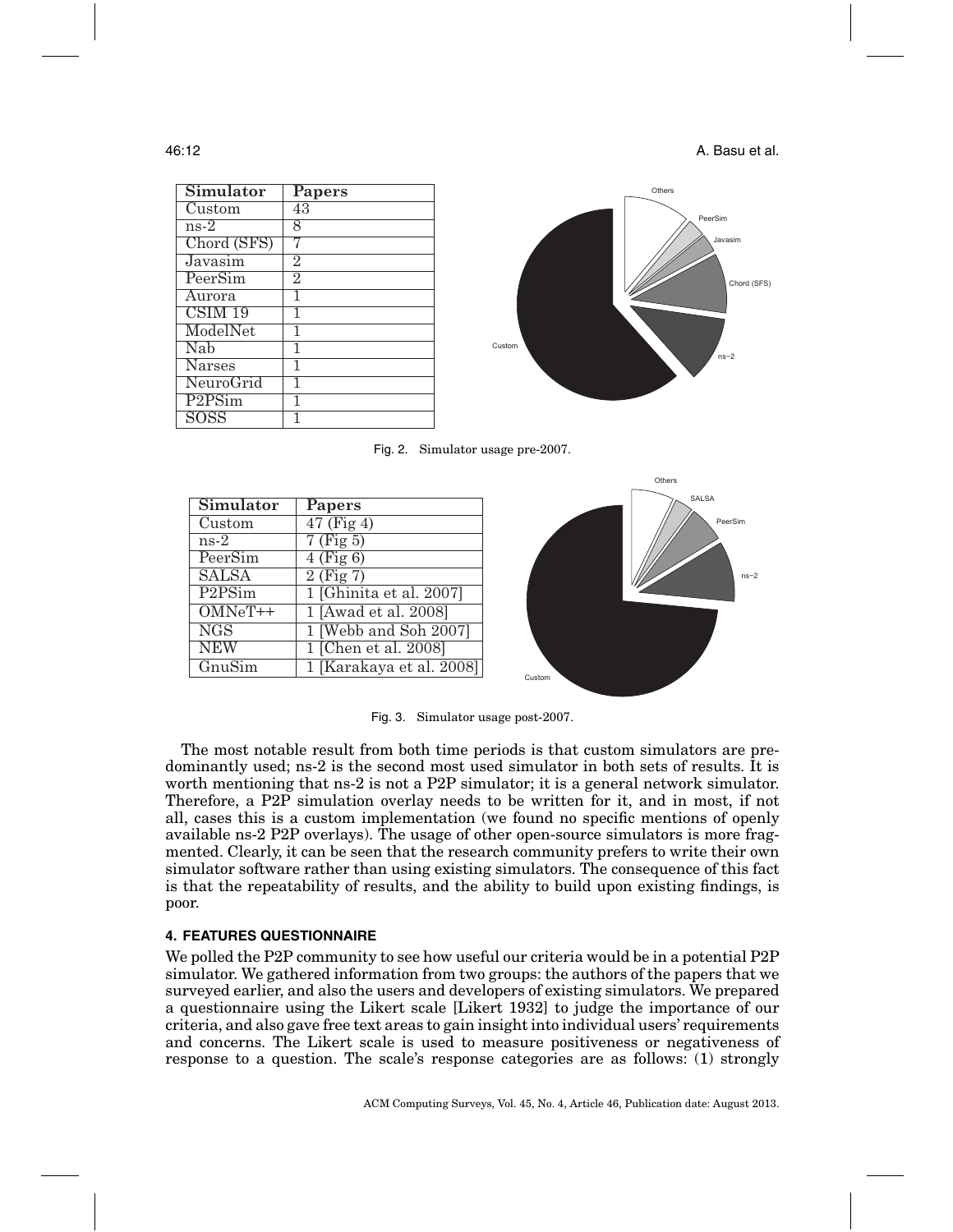Huebsch 2008; Liu et al. 2008; Mol et al. 2007]

[Annapureddy et al. 2007b; Zhou et al. 2007; Yunhao et al. 2007; Xie et al. 2008; Mol et al. 2008; Silva et al. 2008; Iliofotou et al. 2009; Pianese et al. 2007; Annapureddy et al. 2007a; Leonardi et al. 2008; Doulkeridis et al. 2007a; Cheng et al. 2007; Chi et al. 2007; Rowaihy et al. 2007; Ahmed and Boutaba 2007; Belenkiy et al. 2007; Kantere et al. 2009; Huang et al. 2007b; Garbacki et al. 2007; Buchegger et al. 2009; Crainiceanu et al. 2007; Zhou and Hwang 2007; Bharambe et al. 2008; Terpstra et al. 2007; Zaharia and Keshav 2008; Wanget al. 2007; Guo et al. 2007; Hefeeda and Saleh 2008; Ren et al. 2008; Zhou et al. 2008; Zhuge and Li 2007; Haridasan and van Renesse 2008; Feng and Li 2008; Magharei and Rejaie 2009a; Liu 2007; Yang and Chen 2008; Do et al. 2008; Do et al. 2009; Boufkhad et al. 2008; Duminuco and Biersack 2008;

Fig. 4. Papers using custom P2P simulators post-2007.

Yiu et al. 2007; Doulkeridis et al. 2007b; Skobeltsyn et al. 2009;Johansson et al. 2007;

[Mavlankar et al. 2008; Magharei and Rejaie 2009b; Taninet al. 2007; Eger et al. 2007; Huang et al. 2007a; Setton et al. 2008]

Fig. 5. Papers using ns-2 P2P simulators post-2007.

[Laredo et al. 2008; Jelasity et al. 2007; Baldoni et al. 2007; Silverston et al. 2008]

Fig. 6. Papers using PeerSim P2P simulators post-2007.

disagree; (2) disagree; (3) neither agree nor disagree; (4) agree; and (5) strongly agree. The questionnaire was sent by email to the authors of our surveyed papers, and also to several active P2P simulator-related mailing lists<sup>12</sup>. Although the inclusion of the P2P simulator-related mailing lists could have introduced bias in the sample, we argue that this is countered by the need to ensure that end-users of P2P simulators were included in the sample and to maximize response to the questionnaire We received a total of 81 responses, 45 of which were from the paper authors, and 36 from mailing list users. We now present the results of the questionnaire, organized into the categories in which they were presented. In each section we provide a list of the statements we provided, along with a reference to our results. In each histogram that we present, the *x*-axis is labeled according to the response given. The *y*-axis represents the number of responses we received. Typically users were asked to rate questions according to how important they believe the feature to be. On the scale, 1 means not at all important, 3 is neutral, and 5 means essential.

# **4.1. Simulation Architecture and Features**

This section encompasses the design of the simulator and the features it should simulate. These questions represent what the high-level features of a P2P simulator should be. The questions were the following.

- —How important is the ability to simulate in both query-cycle and discrete event manners? (Figure  $8(a)$ )
- —What language should the simulator be written in? (Figure 8(b))
- —How many P2P nodes would you expect to simulate? (Figure  $8(c)$ )
- —How important is the option of distributing the load of the simulator over multiple computers? (Figure  $8(d)$ )

 $^{12}$  These lists were: p2p-hackers, OverSim, PeerSim, ns, PlanetSim and PlanetLab.

ACM Computing Surveys, Vol. 45, No. 4, Article 46, Publication date: August 2013.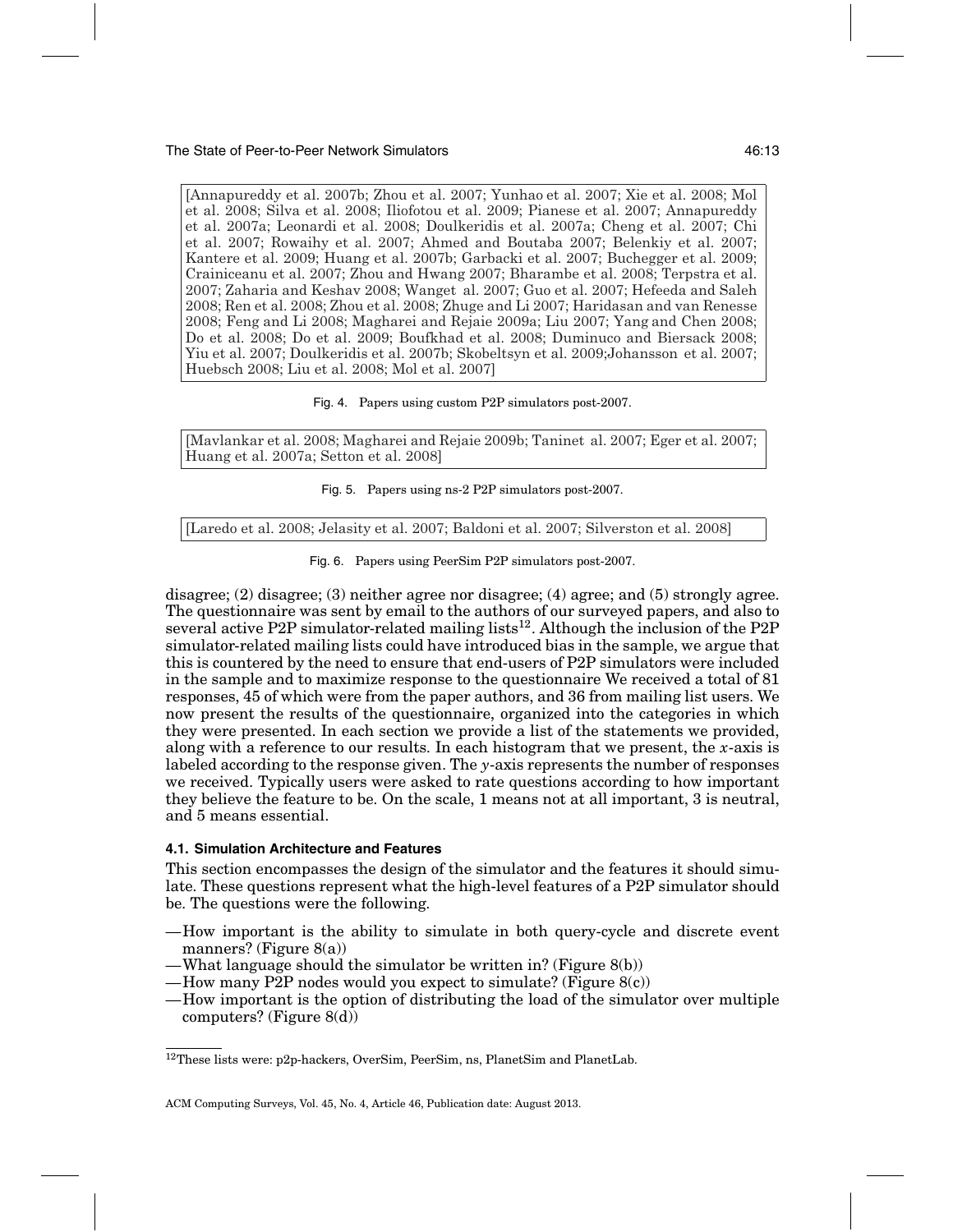### [Mittal and Borisov 2008; 2009]



Fig. 7. Papers using SALSA P2P simulators post-2007.





(a) query-cycle and discrete event (b) preferred implementation language







(e) realistic underlying network emulation

Fig. 8. Simulation architecture and feature responses.

—How important is it that the simulator models the low-level details of the underlying network? (Figure 8(e))

There was a trend towards having the option of simulating using either query-cycle or discrete event simulators (Figure  $8(a)$ ). The most popular languages for the implementation of the simulator were  $C/C++$  and Java (Figure 8(b)), possibly due to the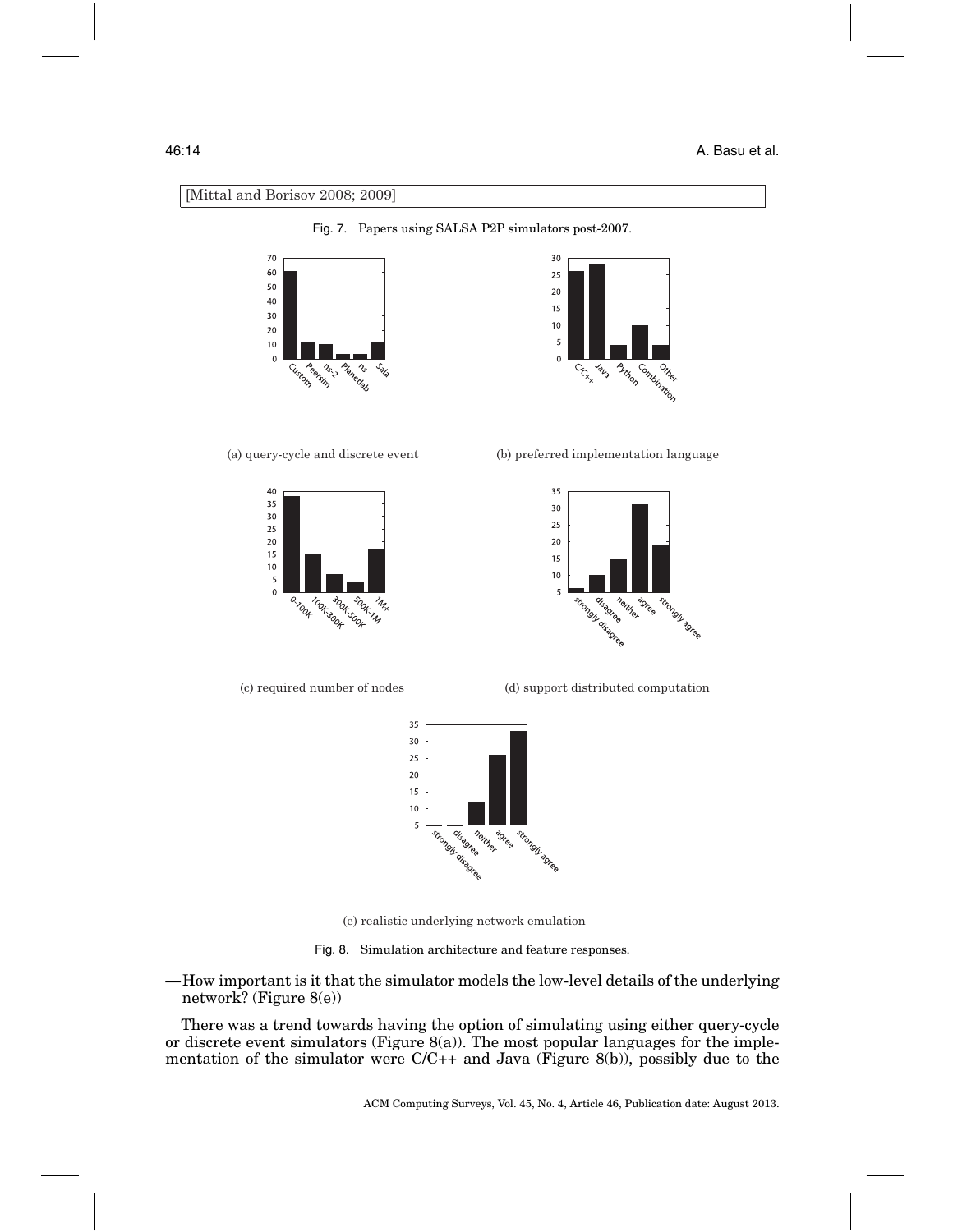ubiquity of the languages in the community and also in teaching. We also allowed for free text responses, and we received two additional responses: one for Erlang and one for Lua. Generally speaking, our respondents preferred high-level imperative programming languages for implementation. Our respondents strongly preferred the smallest range of nodes for simulations (Figure 8(c)). This suggests that  $0-100,000$  nodes is sufficient for most P2P simulations. It is worth noting that 15 respondents are interested in P2P networks consisting of nodes in excess of 1M. Simulation is a computationally expensive activity. Thus, the need to distribute computation was also agreed upon (Figure  $8(d)$ ). This is especially important to those respondents interested in networks in excess of 1M nodes. There is also a strong trend towards wanting to realistically simulate the underlying network layer (Figure 8(e)). We hypothesize that this would give more credibility to any simulator results, as they would be similar to those that would be experienced on real networks.

# **4.2. Statistics and Simulation Run**

This section considers the generation and collection of statistics from simulation runs. Current P2P simulators offer varying degrees of data logging in a variety of formats. We wanted to find out more detail about this element of P2P simulators. The questions were as follows.

- —How important is it to generate statistics for a given run? (Figure  $9(a)$ )
- —Should different output formats be supported, such as xgraph, MATLAB, etc.? (Figure 9(b))
- —Should detailed log information be generated for every simulator run? (Figure 9(c))
- —Should it be possible to pause the simulation and inspect the current state at any time? (Figure  $9(d)$ )
- —How important is a specific simulator debugger that allows breakpoints and stepbased simulation? (Figure  $9(e)$ )

Generally speaking, any simulation aims to generate results in some form. Therefore, it is not surprising that Figure 9 shows strong positive responses for all questions. The questions related to pausing the simulation (Figure 9(d)) and debugging (Figure 9(e)) show a clear positive response, albeit not as strongly correlated as the others. Clearly, any tools that can assist the developer in locating and solving problems are welcome additions to any simulator. It is worth noting that a vast range of statistical functions may be desirable in order to analyze results, and a simulator may facilitate this by incorporating a statistical package such as SSPS<sup>13</sup> or open-source libraries that implement the same functionality.

# **4.3. Usability**

The easier it is to implement an algorithm or scenario on a P2P simulator, the better. This leads to faster implementation and dissemination of results, and crucially, the minimization of errors. Therefore we were interested in what features determine good usability. The questions were the following.

- —How important is community support in the form of mailing lists, newsgroups, and forums, for example? (Figure  $10(a)$ )
- —How important is a well-documented simulator API? (Figure  $10(b)$ )
- —How important is a specific declarative scripting language to generate overlays and events? (Figure 10(c))

<sup>13</sup>http://www.spss.com.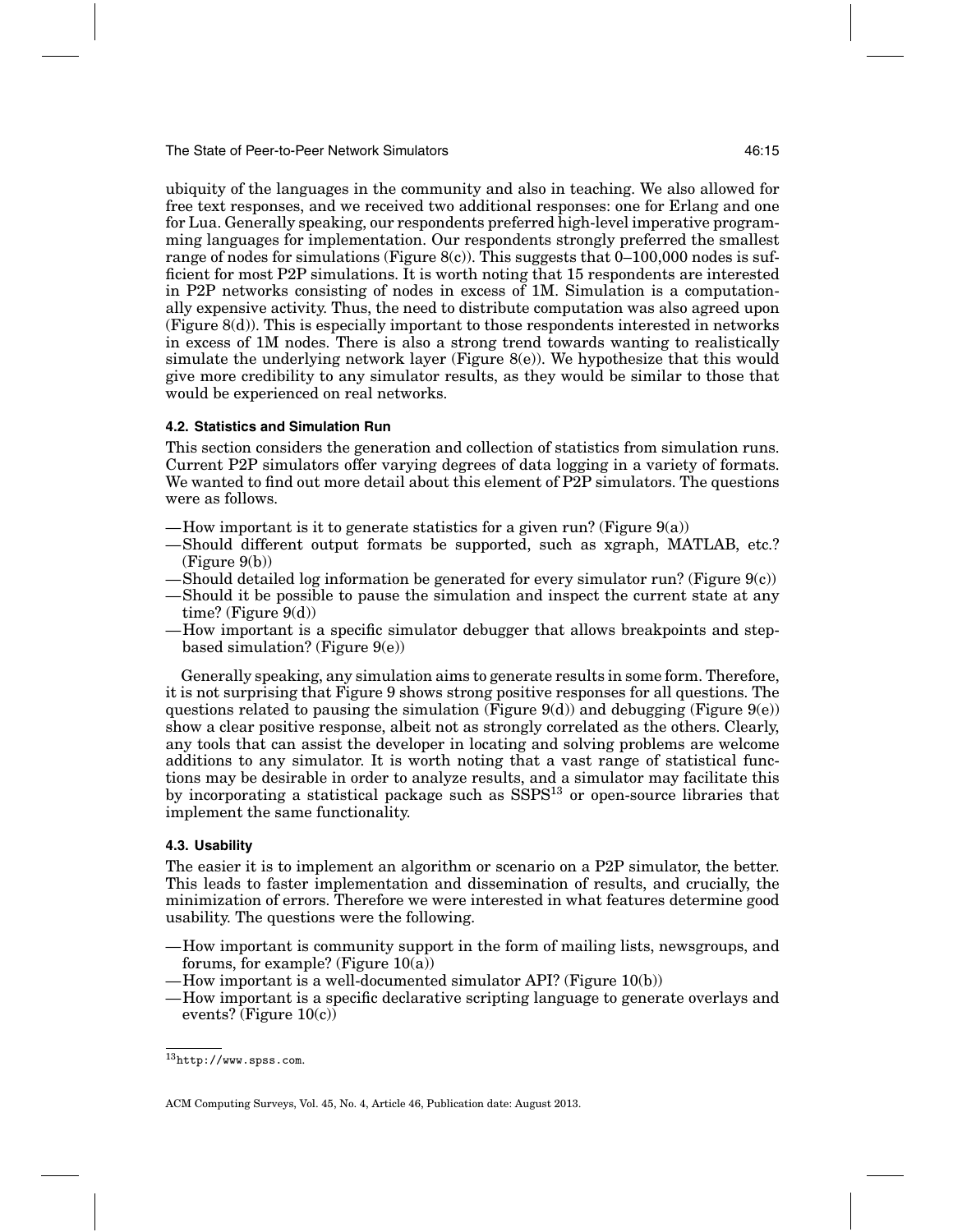

(a) ability to generate statistics (b) various output formats







(c) simulation log information (d) ability to pause simulation





Fig. 9. Statistics and simulation run responses.

—How important are graphical visualizations during or after simulator runs?  $(Figure 10(d))$ 

Generally speaking, the more features available to increase usability, the better the reception of the simulator. Access to a well-documented API (Figure 10(b)) and also the use of a specific language (Figure  $10(c)$ ) are paramount. Community support is also favored (Figure 10(a)) as an active community can help answer questions and also fix bugs in the simulator. Interestingly, the ability to visualize simulations shows uncertainty (Figure 10(d)). This is possibly because visualizing very large networks is unfeasible due to the vast quantity of nodes and edges. In summary, visualization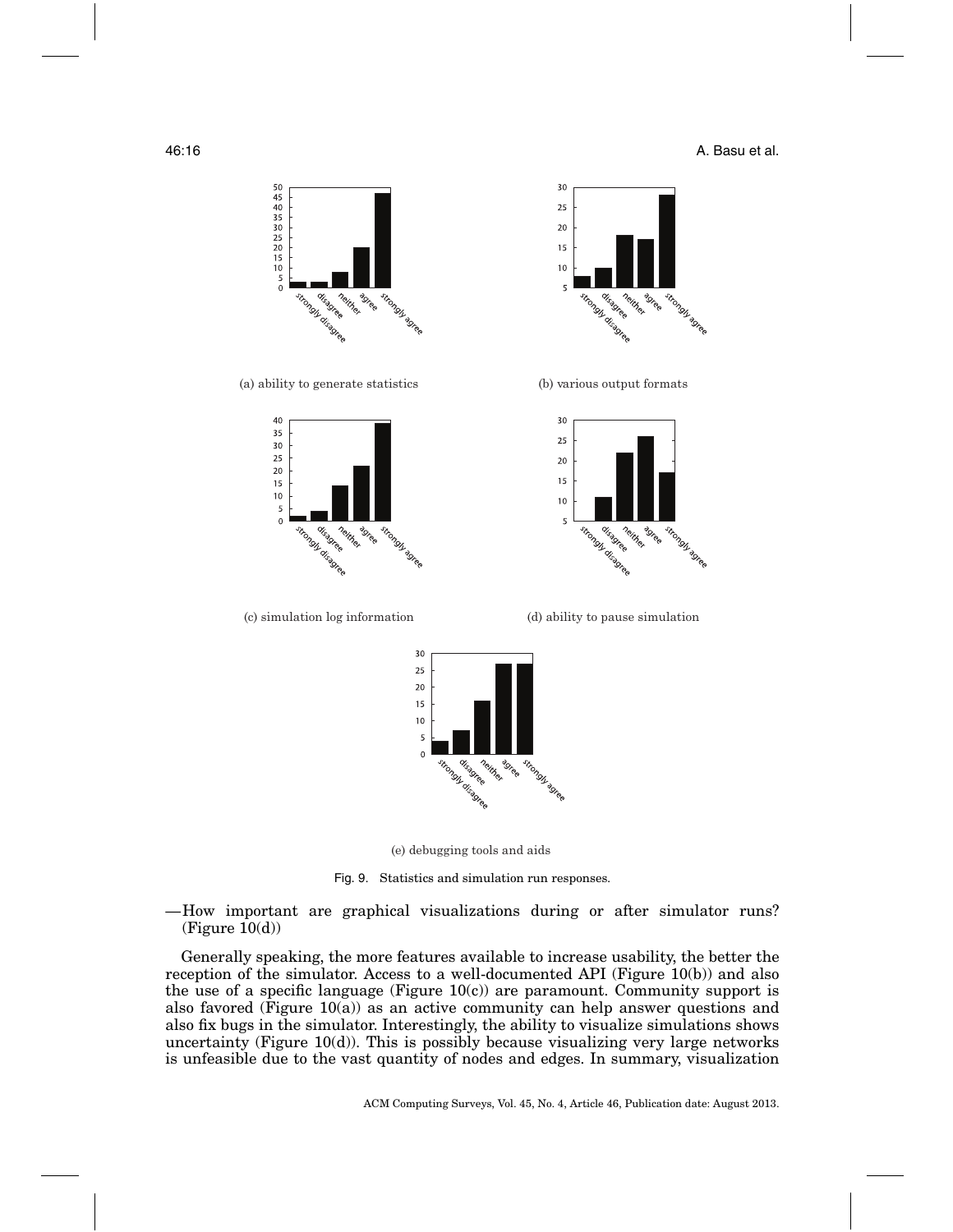

(c) a declarative scripting language (d) simulation visualizations







Fig. 11. Profession of questionnaire respondents.

may be a good debugging and demonstration tool and not necessarily a tool to view the entire simulated network.

## **4.4. Miscellaneous**

In addition to the questions cited before, we asked each respondent his/her profession. As seen in Figure 11, the overwhelming majority of respondents were research students. This may suggest that research students are the main workforce behind P2P simulator development. No industry researchers responded to the poll, however, this could be because they are not authoring papers or subscribed to the mailing lists we chose.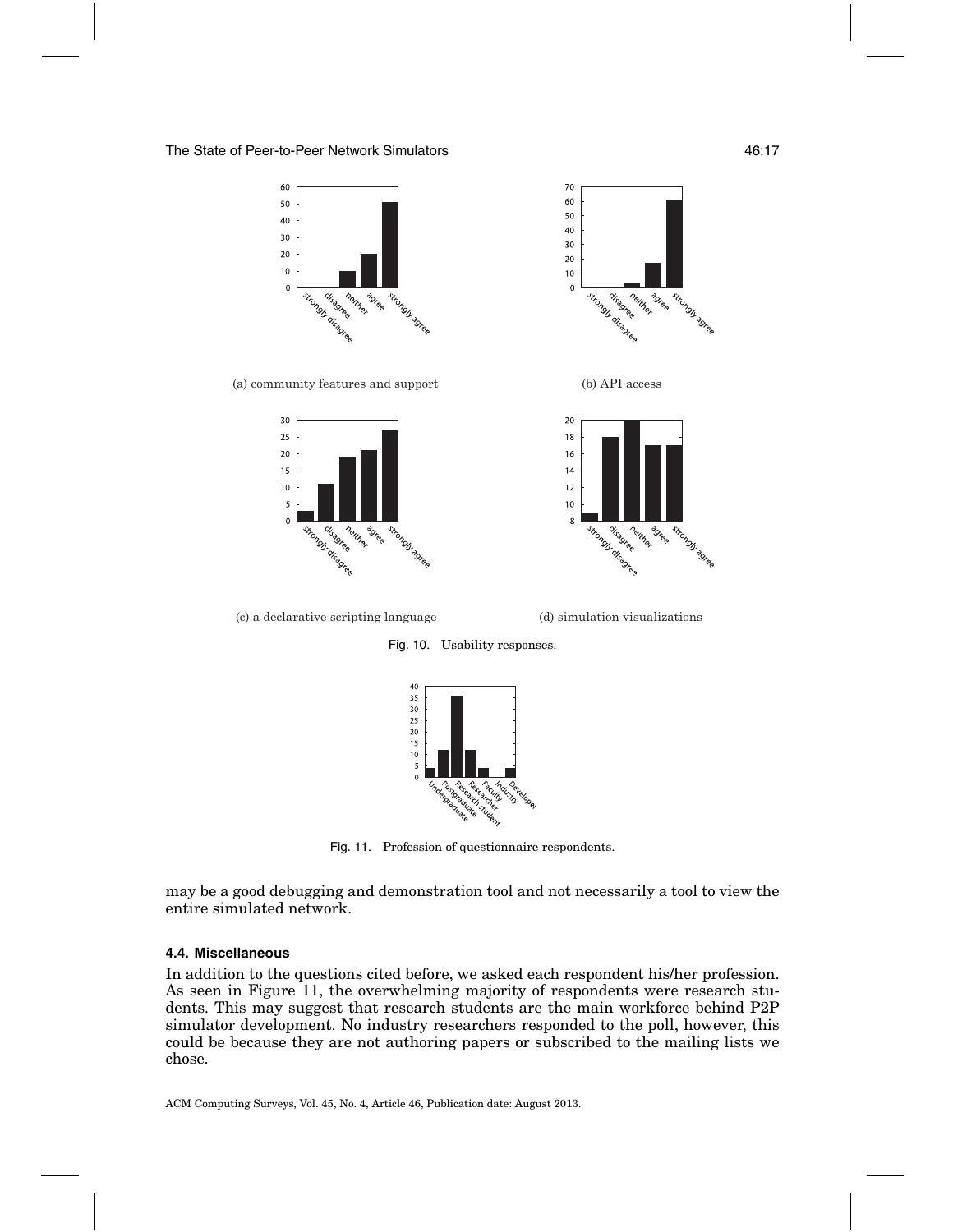|                                                   | Simulator                |                          |           |                          |                          |                       |
|---------------------------------------------------|--------------------------|--------------------------|-----------|--------------------------|--------------------------|-----------------------|
| Criteria                                          | P <sub>2</sub> PSim      | PeerSim                  | PlanetSim | OverSim                  | ns                       | SimGrid               |
| Simulation architecture and features.             |                          |                          |           |                          |                          |                       |
| 1. Query-cycle and discrete event                 | DE                       | DE, QC                   | DE        | DE                       | DE                       | DE                    |
| 2. Scripted Events                                |                          |                          |           | $\bullet$                |                          |                       |
| 3. Random number seeding                          | $\bullet$                | $\bullet$                |           | $\bullet$                | $\bullet$                | $\bullet$             |
| 4. Realistic transport layer                      |                          | $\bullet$                |           | $\bullet$                | $\bullet$                |                       |
| 5. Bootstrapping features                         |                          |                          | $\bullet$ | $\bullet$                |                          |                       |
| 6. Implementation language                        | $C_{++}$                 | Java                     | Java      | $C++$                    | $C_{++}$<br>Python       | $C, C++$<br>Ruby, Lua |
| Underlying network simulation.                    |                          |                          |           |                          |                          |                       |
| 7. Topology generator                             | $\bullet$                | $\bullet$                | $\bullet$ | $\bullet$                | $\overline{\phantom{0}}$ |                       |
| 8. Latency and bandwidth                          | $\bullet$                | $\bullet$                |           | $\bullet$                | $\bullet$                | $\bullet$             |
| 9. Various access links                           | -                        |                          |           | $\bullet$                | $\bullet$                | $\bullet$             |
| 11. Computation ability modelling                 | -                        |                          |           | ▃                        |                          |                       |
| <b>Behaviour.</b>                                 |                          |                          |           |                          |                          |                       |
| 12. Misbehaviour                                  | -                        | $\overline{\phantom{0}}$ | $\bullet$ | $\bullet$                | $\bullet$                | $\bullet$             |
| 13. Message loss                                  | $\bullet$                | ٠                        | ٠         | $\bullet$                | ٠                        | $\bullet$             |
| 14. Mobility models                               |                          |                          |           | $\bullet$                | ٠                        | ٠                     |
| 15. Churn                                         | $\bullet$                | $\bullet$                |           | $\bullet$                | $\bullet$                | $\bullet$             |
| 16. Node failure                                  | $\bullet$                | $\bullet$                | $\bullet$ | $\bullet$                | $\bullet$                | $\bullet$             |
| Statistics.                                       |                          |                          |           |                          |                          |                       |
| 17. Output formats                                | T                        | T, G, O                  | T, G, O   | т                        | T, P                     | T                     |
| 18. Logging                                       | $\bullet$                | $\bullet$                | $\bullet$ | $\bullet$                | $\bullet$                | $\bullet$             |
| 19. Graph properties                              | -                        | $\bullet$                |           |                          |                          |                       |
| 20. GraphML                                       | $\overline{\phantom{0}}$ | $\bullet$                | ٠         | $\overline{\phantom{0}}$ | $\overline{\phantom{0}}$ |                       |
| <b>Usability.</b>                                 |                          |                          |           |                          |                          |                       |
| 21. Programming interfaces                        | $\overline{\phantom{0}}$ | -                        | $\bullet$ | $\bullet$                | $\bullet$                | $\bullet$             |
| 22. Documentation                                 |                          | $\bullet$                | $\bullet$ | $\bullet$                | $\bullet$                | $\bullet$             |
| 23. Community                                     | $\bullet$                | $\bullet$                | $\bullet$ | $\bullet$                | $\bullet$                | $\bullet$             |
| 24. Reference implementations                     | $\bullet$                | $\bullet$                | $\bullet$ | $\bullet$                | $\bullet$                | $\bullet$             |
| 25. GUI                                           |                          |                          |           |                          |                          |                       |
| - information not known or not readily available  |                          |                          |           |                          |                          |                       |
| $DE = discrete-event, QC = query-cycle$           |                          |                          |           |                          |                          |                       |
| $T = text, G = gml, O = other, X = XML, P = pcap$ |                          |                          |           |                          |                          |                       |

|  |  | Table I. Criteria Present in Simulators |
|--|--|-----------------------------------------|
|--|--|-----------------------------------------|

# **5. SIMULATOR FEATURE COMPARISON**

Using the simulator feature criteria discussed in Section 2.1 and compiled in Figures 8, 9, and 10 and augmented with the data from our paper reviews, we present a comparison table of six simulators—P2PSim, PeerSim, PlanetSim, OverSim, ns (ns-2 and ns-3), and SimGrid. We note that the list of these simulators in not authoritative and neither is it driven by popularity counts as measured by the number of papers referring to the said simulator. Rather, this list is driven by information gathered from our questionnaire and the aggregate personal experiences from using some of the simulators in a P2P context. Thus, for instance, while Figure 8(a) indicates PlanetLab as a simulator, we do not include it in Table I because it is not a simulator as much as it is a reasonable substitute for observing program and code behavior on a real network. Similarly, while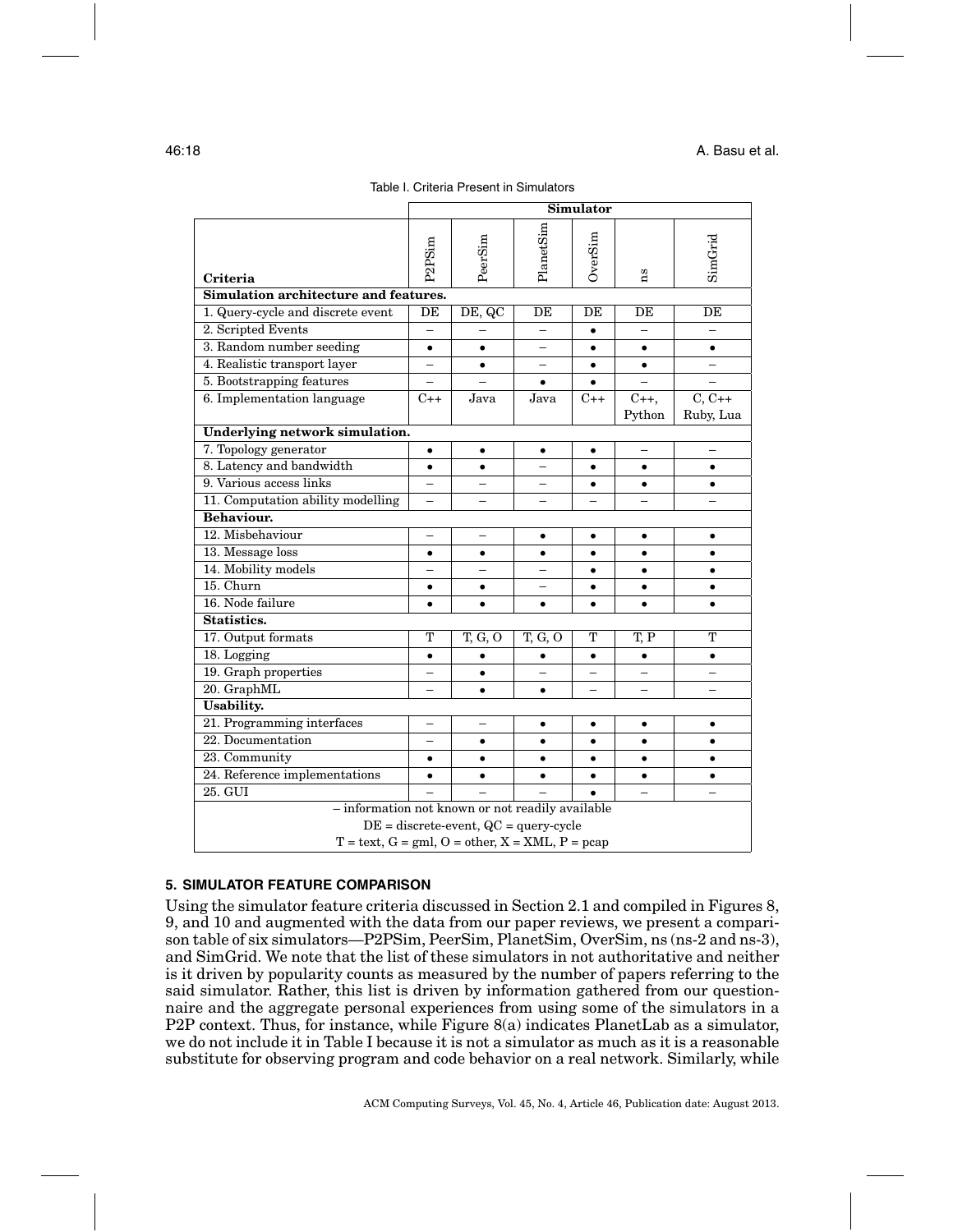Figure 8(a) did not include any mention of SimGrid [Casanova et al. 2008] (see also http://simgrid.gforge.inria.fr/), we include it in our list since it is actively supported and in use.

The six simulators along with an evaluation criteria discussed in Section 2.1 are shown in Table I. Some inferences can easily be drawn from the data in Table I, although we stress that these are only inferences and not authoritative results. Most simulators appear to favor discrete event simulation; Java and C/C++ appear to be widely supported. SimGrid supports both of these languages in addition to Ruby and Lua bindings. All simulators support logging as well as some manner of textual output of statistics. None of the simulators listed in the table allows creating topologies using drag- and-drop palettes, though some of the simulators allow for a visualization component once the topology is set up and the simulation is running (although this visuzalization is rather basic).

Furthermore, while the simulation frameworks specifically designed for P2P networks (such as PeerSim and OverSim) inherently contain behavior specific to overlay networks—churn, node misbehavior, node failure, etc.—general-purpose simulators such as NS-3 and SimGrid also allow such behavior to be specified by the application programmer in the specific P2P behavior model. And finally, although no P2P simulator contains all of the features in our proposed criteria, it can be seen than OverSim contains a majority of them. Older simulators such as P2PSim do not match the increased requirements that the community expects presently. It is also instructive to note that general-purpose simulation frameworks such as NS-3 and SimGrid satisfy many of our evaluation criteria features. However, the implicit understanding here is that programmers using these simulation frameworks may have to spend extra time fine-tuning the application model to allow it to behave in a certain fashion instead of having a parametrized application model whose behavior can be changed through the parameters.

# **6. CONCLUSION**

We have presented an in-depth review of P2P papers investigating the use of simulators and simulations in this research.

By examining our new set of papers, since 2007 we have found a greater proportion of research being tested with real systems and real trace data. The P2P community appears to be focusing less on algorithms and more on network software optimizations such as streaming video (perhaps motivated by the inevitability of Internet Television).

An overwhelming body of work relies heavily on simulations to produce results and comparisons. The most alarming fact about our findings is that a large majority of highly cited P2P research papers produce their results on custom written simulators. These simulators are not publicly available. Most importantly this does not allow the research community to verify the results of these papers by repeating experiments. It also hinders the overall development of simulators and tools because others are not able to build upon existing work. This has a profound effect on the time taken for new research to emerge, as many academics and developers alike have to reproduce existing code that is not available, despite the fact that a wide variety of open-source P2P simulators already exist. Prior to 2007, this issue was identified. The problem still persists today in similar proportions. Additionally, even though new simulators continue to be released, the research community tends towards only a handful of opensource simulators. The demand for features in simulators, as shown by our criteria and survey, is high. Therefore, the community should work together to get these features in open-source software. This would reduce the need for custom simulators, and hence increase repeatability and reputability of experiments.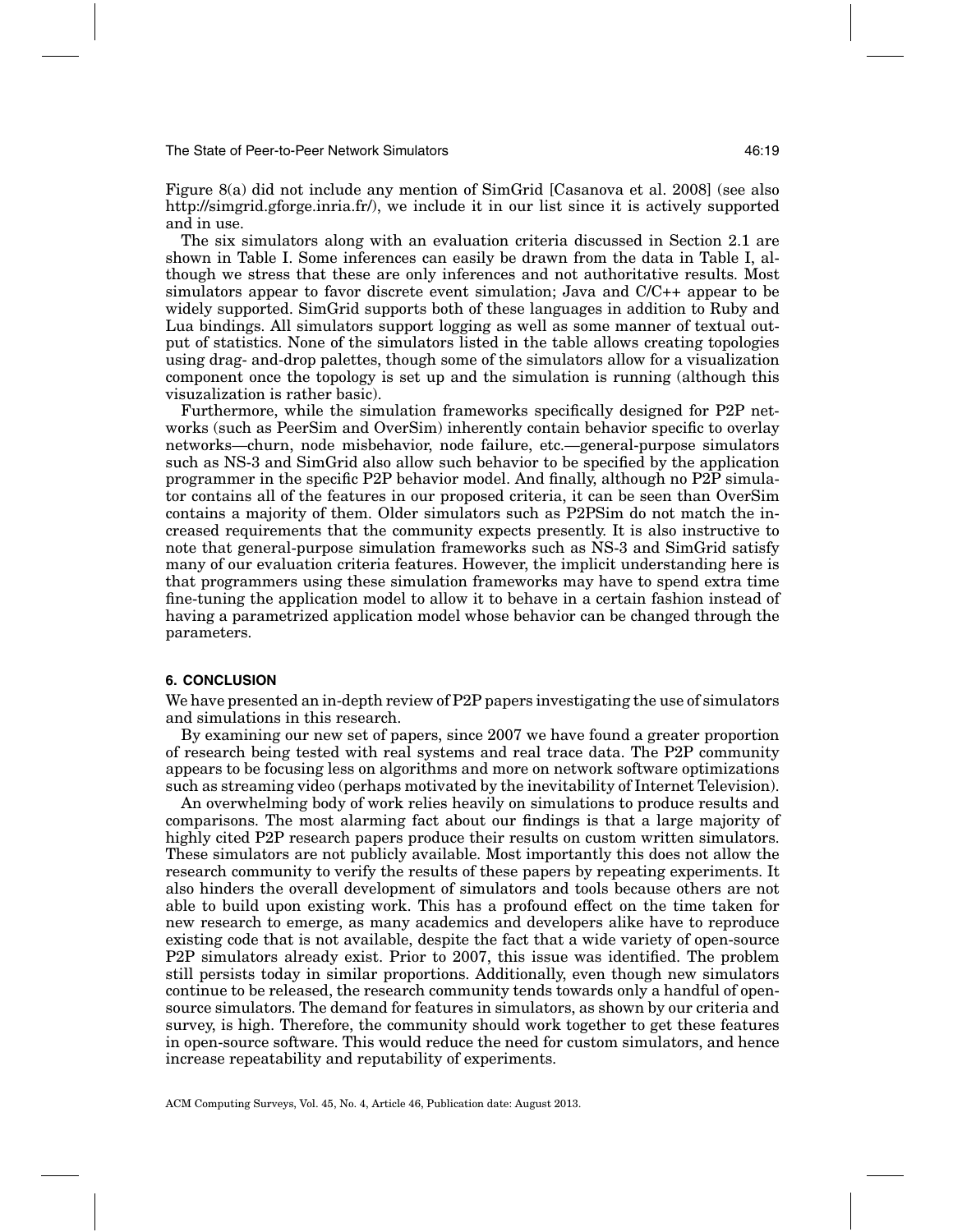One outlet to socialize the need for common simulation frameworks is the Internet Research Task Force (IRTF), a sister organization to the Internet Engineering Task Force (IETF). IRTF meetings are colocated with IETF meetings, which are held three times a year. The locations of IETF meetings vary, but to facilitate the reach of Internet as widely as possible, IETF typically arranges meetings in Europe, North America, and Asia during the calendar year. The attendees to IETF meetings include both academia and industry participants. Given the composition of the IETF attendees and the reach of the organization to all countries, we believe that socializing the need for a common simulation framework in IETF will have the most impact. To that extent, we have started working with the IETF community to distribute the results from this survey to the IRTF Peer-to-Peer Research Group (P2PRG). We will continue working with the IRTF P2PRG to socialize, disseminate, and publish the results.

## **ACKNOWLEDGMENTS**

The authors would like to thank the anonymous referees for their time, feedback, and a detailed reading of this manuscript. Their reviews have contributed greatly to the quality of the manuscript. The authors would like to thank Barney Livingston, Sethalat Rodhetbhai and Dan Chalmers for their inputs on an earlier related work.

## **REFERENCES**

- AGOSTI, M., ZANICHELLI, F., AMORETTI, M., AND CONTE, G. 2008. P2pam: A framework for peer-to-peer architectural modeling based on peersim. In *Proceedings of the 1st International Conference on Simulation Tools and Techniques for Communications, Networks and Systems and Workshops (Simutools'08).* Institute for Computer Sciences, Social-Informatics and Telecommunications Engineering, 22:1–22:10.
- AHMED, R. AND BOUTABA, R. 2007. Distributed pattern matching: A key to flexible and efficient P2P search. *IEEE J. Selected Areas Comm. 25,* 1, 73–83.
- AMORETTI, M., AGOSTI, M., AND ZANICHELLI, F. 2009. Deus: A discrete event universal simulator. In *Proceedings of the 2nd International Conference on Simulation Tools and Techniques (Simutools'09).* Institute for Computer Sciences, Social-Informatics and Telecommunications Engineering, 58:1–58:9.
- ANNAPUREDDY, S., GUHA, S., GKANTSIDIS, C., GUNAWARDENA, D., AND RODRIGUEZ, P. 2007a. Exploring vod in p2p swarming systems. In *Proceedings of the 26th IEEE International Conference on Computer Communications (INFOCOM'07)*. IEEE, 2571–2575.
- ANNAPUREDDY, S., GUHA, S., GKANTSIDIS, C., GUNAWARDENA, D., AND RODRIGUEZ, P. R. 2007b. Is high quality vod feasible using p2p swarming? In *Proceedings of the 16th International Conference on World Wide Web (WWW'07).* ACM Press, New York, 903–912.
- AWAD, A., GERMAN, R., AND DRESSLER, F. 2008. P2P-based routing and data management using the virtual cord protocol (vcp). In *Proceedings of the 9th ACM International Symposium on Mobile Ad-Hoc Networking and Computing (MobiHoc'08).* ACM Press, New York, 443–444.
- BALDONI, R., BERALDI, R., QUEMA, V., QUERZONI, L., AND TUCCI-PIERGIOVANNI, S. 2007. TERA: Topicbased event routing for peer-to-peer architectures. In *Proceedings of the Inaugural International Conference on Distributed Event-Based Systems (DEBS'07).* ACM Press, 2–13.
- BARCELLOS, M., MANSILHA, R., AND BRASILEIRO, F. 2008. Torrentlab: Investigating bittorrent through simulation and live experiments. In *Proceedings of the IEEE Symposium on Computers and Communications (ISCC'08)*. IEEE, 507–512.
- BAUMGART, I., HEEP, B., AND KRAUSE, S. 2007. OverSim: A flexible overlay network simulation framework. In *Proceedings of the IEEE Global Internet Symposium*. IEEE, 79–84.
- BELENKIY, M., CHASE, M., ERWAY, C. C., JANNOTTI, J., KUPC U. A., LYSYANSKAYA, A., AND RACHLIN, E. 2007. Making p2pP accountable without losing privacy. In *Proceedings of the ACM Workshop on Privacy in Electronic Society (WPES'07).* ACM Press, New York, 31–40.
- BHARAMBE, A., DOUCEUR, J. R., LORCH, J. R., MOSCIBRODA, T., PANG, J., SESHAN, S., AND ZHUANG, X. 2008. Donnybrook: Enabling large-scale, high-speed, peer-to-peer games. In *Proceedings of the ACM SIGCOMM Conference on Data Communication (SIGCOMM'08).* ACM Press, New York, 389–400.
- BOUFKHAD, Y., MATHIEU, F., DE MONTGOLFIER, F., PERINO, D., AND VIENNOT, L. 2008. Achievable catalog size in peer-to-peer video-on-demand systems. In *Proceedings of the 7th International Conference on Peer-to-Peer Systems (IPTPS'08).* USENIX Association, 4–10.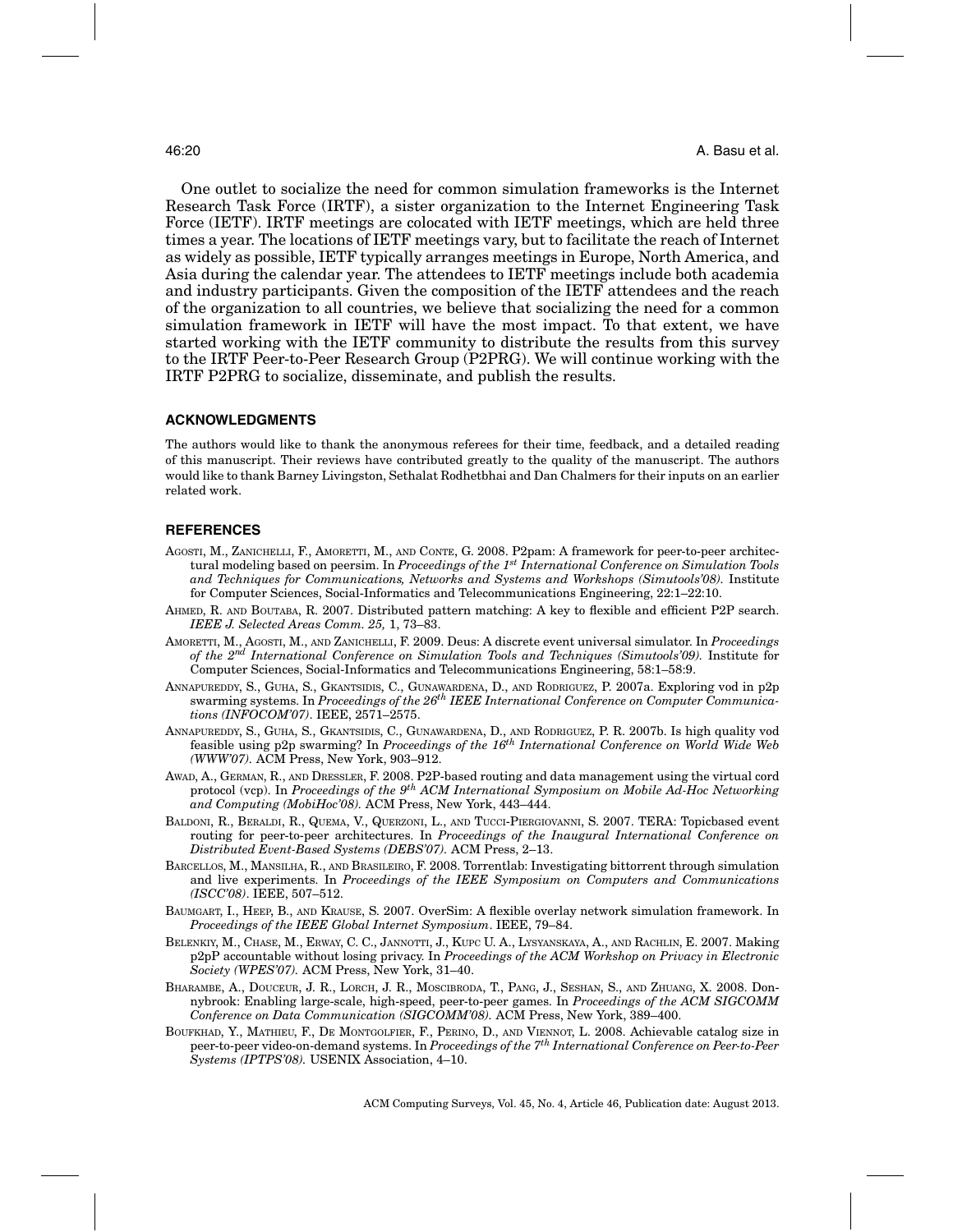- BUCHEGGER, S., SCHIOBERG, D., VU, L.-H., AND DATTA, A. 2009. PeerSoN: P2p social networking: Early experiences and insights. In *Proceedings of the 2nd ACM EuroSys Workshop on Social Network Systems (SNS'09).* ACM Press, New York, 46–52.
- CASANOVA, H., LEGRAND, A., AND QUINSON, M. 2008. SimGrid: A generic framework for large-scale distributed experiments. In *Proceedings of the 10th IEEE International Conference on Computer Modeling and Simulation*.
- CHEN, M., PONEC, M., SENGUPTA, S., LI, J., AND CHOU, P. A. 2008. Utility maximization in peer-to-peer systems. In *Proceedings of the ACM International Conference on Measurement and Modeling of Computer Systems (SIGMETRICS'08).* ACM Press, New York, 169–180.
- CHENG, B., JIN, H., AND LIAO, X. 2007. Supporting vcr functions in p2p vod services using ring-assisted overlays. In *Proceedings of the IEEE International Conference on Communications (ICC'07).* IEEE, 1698–1703.
- CHI, H., ZHANG, Q., JIA, J., AND SHEN, X. 2007. Efficient search and scheduling in p2pP-based media-ondemand streaming service. *IEEE J. Selected Areas Comm. 25,* 1, 119–130.
- CHUN, B., CULLER, D., ROSCOE, T., BAVIER, A., PETERSON, L., WAWRZONIAK, M., AND BOWMAN, M. 2003. PlanetLab: An overlay testbed for broad-coverage services. *ACM SIGCOMM Comput. Comm. Rev. 33,* 3, 3–12.
- CLARKE, I., SANDBERG, O., WILEY, B., AND HONG, T. W. 2000. Freenet: A distributed anonymous information storage and retrieval system. In *Proceedings of the International Workshop on Designing Privacy Enhancing Technologies: Design Issues in Anonymity and Unobservability.* Springer, 46–66.
- CRAINICEANU, A., LINGA, P., MACHANAVAJJHALA, A., GEHRKE, J., AND SHANMUGASUNDARAM, J. 2007. P-ring: An efficient and robust p2p range index structure. In *Proceedings of the ACM SIGMOD International Conference on Management of Data (SIGMOD'07).* ACM Press, New York, 223–234.
- DABEK, F., ZHAO, B., DRUSCHEL, P., KUBIATOWICZ, J., AND STOICA, I. 2003. Towards a common api for structured peer-to-peer overlays. In *Proceedings of the 2nd International Workshop on Peer-to-Peer Systems (IPTPS'03).* 33–44.
- DE VOGELEER, K., ERMAN, D., AND POPESCU, A. 2008. Simulating bittorrent. In *Proceedings of the 1st International Conference on Simulation Tools and Techniques for Communications, Networks and Systems and Workshops (Simutools'08).* Institute for Computer Sciences, Social-Informatics and Telecommunications Engineering, 2:1–2:7.
- DEAN, J. AND GHEMAWAT, S. 2008. MapReduce: Simplified data processing on large clusters. *Comm. ACM 51*, 107–113.
- DECANDIA, G., HASTORUN, D., JAMPANI, M., KAKULAPATI, G., LAKSHMAN, A., PILCHIN, A., SIVASUBRAMANIAN, S., VOSSHALL, P., AND VOGELS, W. 2007. Dynamo: Amazon's highly available key-value store. *ACM SIGOPS Oper. Syst. Rev. 41,* 6, 205–220.
- DEERING, S. AND HINDEN, R. 1998. Internet protocol, version 6 (IPv6) specification. http://www.ietf.org/ rfc/rfc2460.txt.
- DO, T., HUA, K., JIANG, N., AND LIU, F. 2009. PatchPeer: A scalable video-on-demand streaming system in hybrid wireless mobile peer-to-peer networks. *Peer-to-Peer Netw. Appl. 2*, 3, 182–201.
- DO, T., HUA, K., AND TANTAOUI, M. 2008. Robust video-on-demand streaming in peer-to-peer environments. *Comput. Comm. 31,* 3, 506–519.
- DOULKERIDIS, C., NORVAG, K., AND VAZIRGIANNIS, M. 2007a. DESENT: Decentralized and distributed semantic overlay generation in p2p networks. *IEEE J. Selected Areas Comm. 25,* 1, 25–34.
- DOULKERIDIS, C., VLACHOU, A., KOTIDIS, Y., AND VAZIRGIANNIS, M. 2007b. Peer-to-peer similarity search in metric spaces. In *Proceedings of the 33rd International Conference on Very Large Databases (VLDB'07).* 986–997.
- DUMINUCO, A. AND BIERSACK, E. 2008. Hierarchical codes: How to make erasure codes attractive for peerto-peer storage systems. In *Proceedings of the 8th International Conference on Peer-to-Peer Computing*. IEEE Computer Society, Los Alamitos, CA, 89–98.
- DUPUY, A., SCHWARTZ, J., YEMINI, Y., AND BACON, D. 1990. Nest: A network simulation and prototyping testbed. *Comm. ACM 33,* 10, 63–74.
- EGER, K., HOSSFELD, T., BINZENHOFER, A., AND KUNZMANN, G. 2007. Efficient simulation of large-scale p2p networks: Packet-level vs. flow-level simulations. In *Proceedings of the 2nd Workshop on Use of P2P, GRID and Agents for the Development of Content Networks (UPGRADE'07).* ACM Press, New York, 9–16.
- FENG, C. AND LI, B. 2008. On large-scale peer-to-peer streaming systems with network coding. In *Proceedings of the 16th ACM International Conference on Multimedia (MM'08).* ACM Press, New York, 269–278.
- GARBACKI, P., EPEMA, D. H. J., AND VAN STEEN, M. 2007. An amortized tit-for-tat protocol for exchanging bandwidth instead of content in p2p networks. In *Proceedings of the 1st International Conference on Self-Adaptive and Self-Organizing Systems (SASO'07).* IEEE Computer Society, Washington, DC, 119– 128.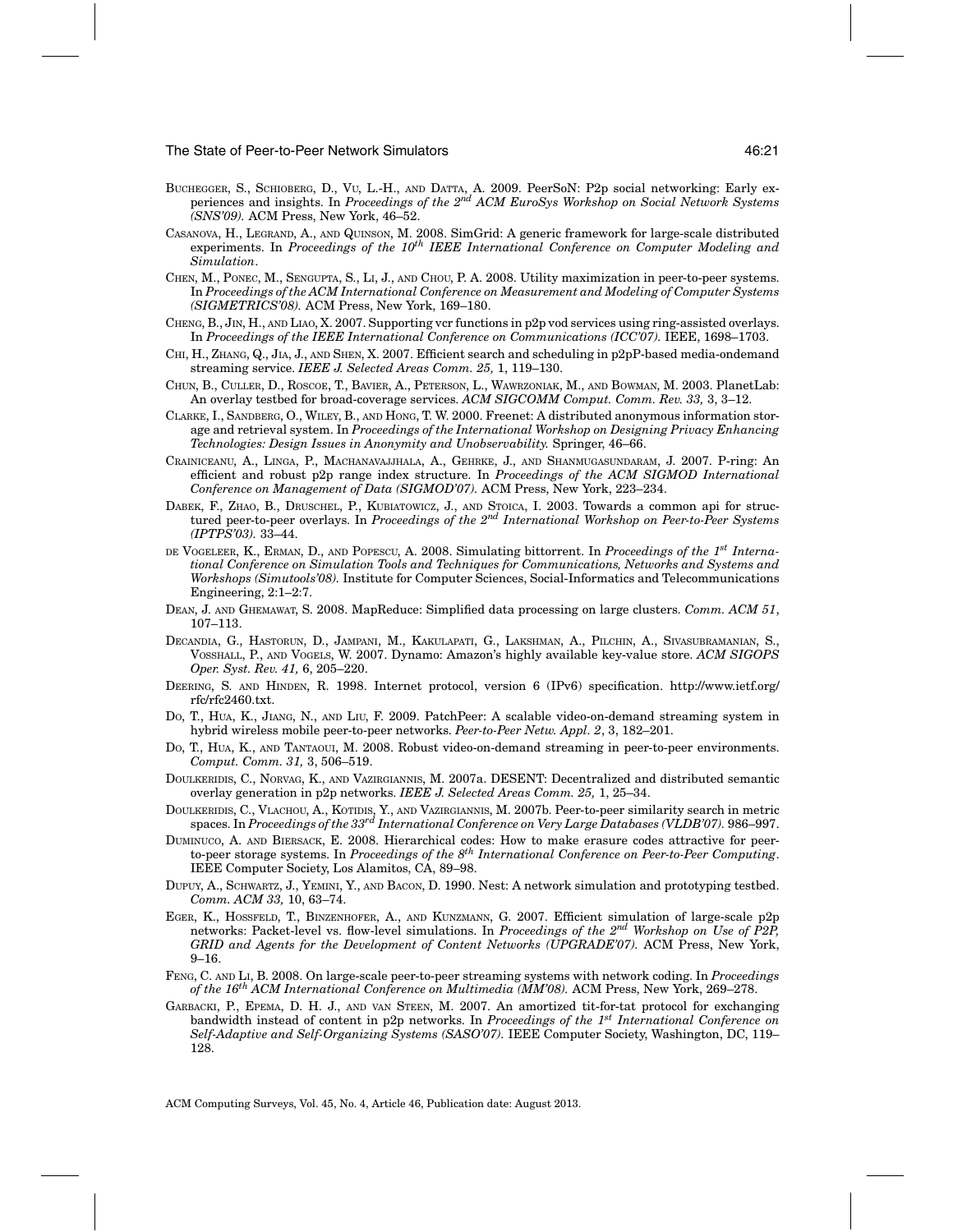- GHINITA, G., KALNIS, P., AND SKIADOPOULOS, S. 2007. MOBIHIDE: A mobile peer-to-peer system for anonymous location-based queries. In *Proceedings of the 10th International Conference on Advances in Spatial and Temporal Databases (SSTD'07).* Springer, 221–238.
- GROSS, C., LEHN, M., STINGL, D., KOVACEVIC, A., BUCHMANN, A., AND STEINMETZ, R. 2010. Towards a common interface for overlay network simulators. In *Proceedings of the 16th International Conference on Parallel and Distributed Systems (ICPADS'10)*. IEEE, 59–66.
- GUO, L., CHEN, S., XIAO, Z., TAN, E., DING, X., AND ZHANG, X. 2007. A performance study of bittorrentlike peer-to-peer systems. *IEEE J. Selected Areas Comm. 25,* 1, 155–169.
- GURBANI, V. K., BASU, A., SCHMIDT, T., FLEMING, S., KOLBERG, M., AND WAEHLISCH, M. 2011. Peer-to-peer simulation frameworks: A survey. IETF Internet-draft, work in progress, draft-gurbani-p2prgsimulation-survey-00
- HARIDASAN, M. AND VAN RENESSE, R. 2008. Gossip-based distribution estimation in peer-to-peer networks. In *Proceedings of the 7th International Conference on Peer-to-Peer Systems (IPTPS'08).* USENIX Association, 13–19.
- HEFEEDA, M. AND SALEH, O. 2008. Traffic modeling and proportional partial caching for peer-to-peer systems. *IEEE/ACM Trans. Netw. 16*, 1447–1460.
- HENDERSON, T. 2008. The NS3 discrete event simulator. http://www.nsnam.org/docs/manual/html/events.html.
- HENDLER, J. AND GOLBECK, J. 2008. Metcalfe's law, web 2.0, and the semantic web. *Web Semantics Sci. Serv. Agents World Wide Web 6,* 1, 14–20.
- HUANG, C.-M., HSU, T.-H., AND HSU, M.-F. 2007a. Network-aware p2p file sharing over the wireless mobile networks. *IEEE J. Selected Areas Comm. 25,* 1, 204–210.
- HUANG, Y., FARN CHEN, Y., JANA, R., JIANG, H., RABINOVICH, M., REIBMAN, A., WEI, B., AND XIAO, Z. 2007b. Capacity analysis of mediagrid: A p2p itv platform for fiber to the node networks. *IEEE J. Selected Areas Comm. 25,* 1, 131–139.
- HUEBSCH, R. J. 2008. PIER: Internet scale p2p query processing with distributed hash tables. Ph.D. thesis, EECS Department, University of California, Berkeley.
- ILIOFOTOU, M., KIM, H.-C., FALOUTSOS, M., MITZENMACHER, M., PAPPU, P., AND VARGHESE, G. 2009. Graph-based p2p traffic classification at the internet backbone. In *Proceedings of the 28th IEEE International Conference on Computer Communications Workshops (INFOCOM'09).* IEEE Press, 37–42.
- JELASITY, M., VOULGARIS, S., GUERRAOUI, R., KERMARREC, A.-M., AND VAN STEEN, M. 2007. Gossip based peer sampling. *ACM Trans. Comput. Syst. 25*, 8:1–8:36.
- JENNINGS, C., LOWEKAMP, B., RESCORLA, E., BASET, S. A., AND SCHULZRINNE, H. 2012. REsource location and discovery (reload) base protocol. IETF internet-draft (work-in-progress), draft-ietf-p2psipbase-20.
- JOHANSSON, B., RABI, M., AND JOHANSSON, M. 2007. A simple peer-to-peer algorithm for distributed optimization in sensor networks. In *Proceedings of the 46th IEEE Conference on Decision and Control*. IEEE, 4705– 4710.
- KANTERE, V., TSOUMAKOS, D., SELLIS, T., AND ROUSSOPOULOS, N. 2009. GrouPeer: Dynamic clustering of p2p databases. *Inf. Syst. 34*, 62–86.
- KARAKAYA, M., KORPEOGLU, I., AND ULUSOY, O. 2008. Counteracting free riding in peer-to-peer networks. *Comput. Netw. 52*, 675–694.
- KARGER, D., LEHMAN, E., LEIGHTON, T., PANIGRAHY, R., LEVINE, M., AND LEWIN, D. 1997. Consistent hashing and random trees: Distributed caching protocols for relieving hot spots on the world wide web. In *Proceedings of the 29th Annual ACM Symposium on Theory of Computing*. ACM Press, New York, 654–663.
- KLINGBERG, T. AND MANFREDI, R. 2002. Gnutella 0.6. http://rfc-gnutella.sourceforge.net/src/rfc-0 6-draft.html.
- KULBAK, Y. AND BICKSON, D. 2005. The eMule protocol specification. http://www.cs.huji.ac.il/labs/ danss/p2p/resources/emule.pdf.
- LAKSHMAN, A. AND MALIK, P. 2010. Cassandra: A decentralized structured storage system. *SIGOPS Oper. Syst. Rev. 44*, 35–40.
- LAREDO, J. L., EIBEN, A. E., STEEN, M., CASTILLO, P. A., MORA, A. M., AND MERELO, J. J. 2008. P2P evolutionary algorithms: A suitable approach for tackling large instances in hard optimization problems. In *Proceedings of the 14th International Euro-Par Conference on Parallel Processing (Euro-Par'08).* Springer, 622–631.
- LEONARDI, E., MELLIA, M., HORVATH, A., MUSCARIELLO, L., NICCOLINI, S., AND ROSSI, D. 2008. Building a cooperative p2p-tv application over a wise network: The approach of the European FP-7 strep. NAPA-WINE. *IEEE Comm. Mag. 46,* 4, 20–22.
- LEONINI, L., RIVIERE, E., AND FELBER, P. 2009. Splay: Distributed systems evaluation made simple (or how to turn ideas into live systems in a breeze). In *Proceedings of the 6th USENIX Symposium on Networked Systems Design and Implementation*. USENIX Association, 185–198.
- LIKERT, R. 1932. A technique for the measurement of attitudes. *Archives Psychol. 22,* 40, 1–55.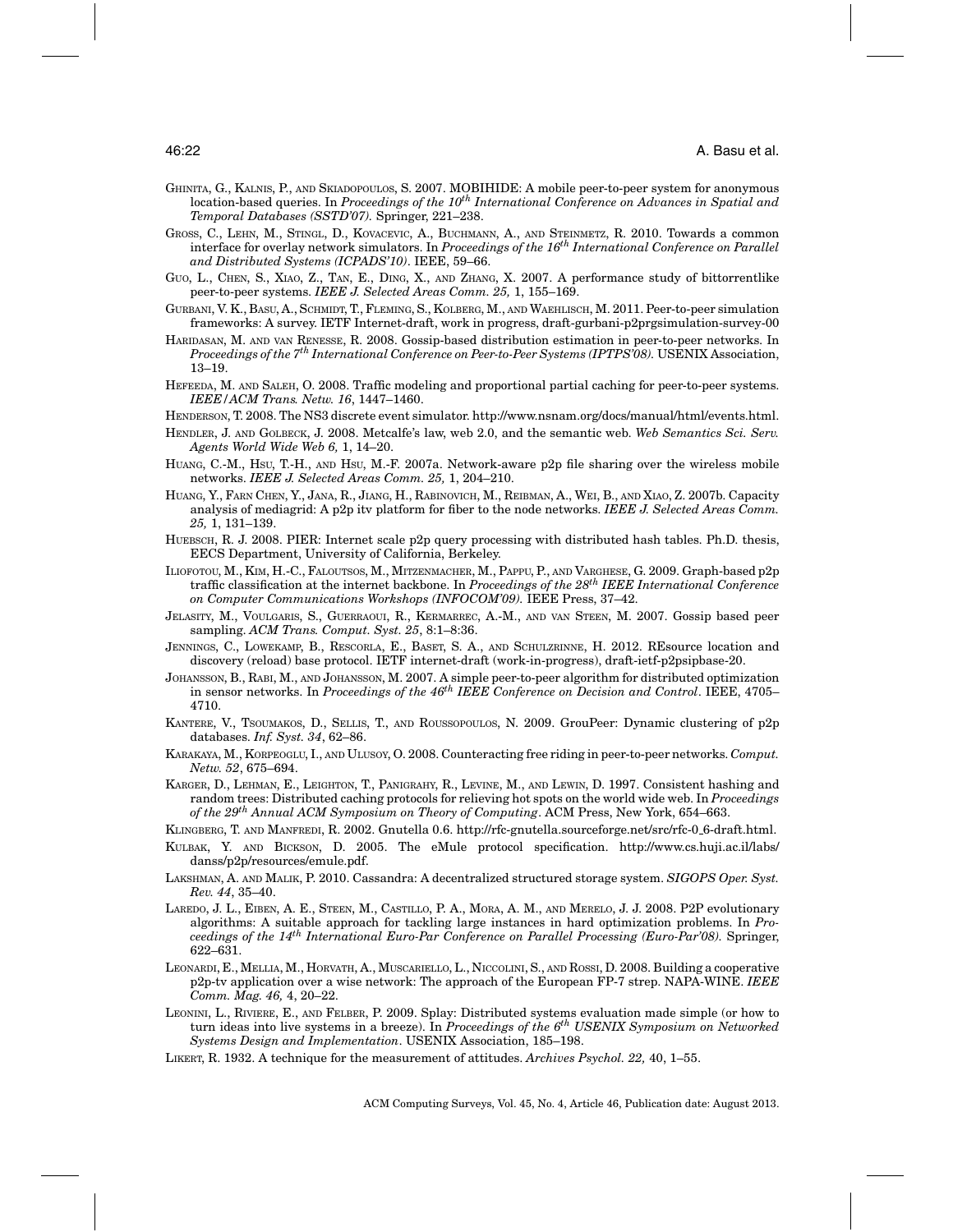- LIN, S., PAN, A., GUO, R., AND ZHANG, Z. 2005. Simulating large-scale p2p systems with the wids toolkit. In *Proceedings of the 13th IEEE International Symposium on Modeling, Analysis, and Simulation of Computer and Telecommunication Systems*. IEEE, 415–424.
- LIU, Y. 2007. On the minimum delay peer-to-peer video streaming: How realtime can it be? In *Proceedings of the 15th International Conference on Multimedia (MULTIMEDIA'07).* ACM Press, New York, 127–136.
- LIU, Z., SHEN, Y., ROSS, K., PANWAR, S., AND WANG, Y. 2008. Substreamtrading: Towards an open p2p live streaming system. In *Proceedings of the IEEE International Conference on Network Protocols (INCP'08).* IEEE, 94–103.
- MAGHAREI, N. AND REJAIE, R. 2009a. Overlay monitoring and repair in swarm-based peer-to-peer streaming. In *Proceedings of the 18th International Workshop on Network and Operating Systems Support for Digital Audio and Video (NOSSDAV'09).* ACM Press, New York, 25–30.
- MAGHAREI, N. AND REJAIE, R. 2009b. PRIME: Peer-to-peer receiver-driven mesh-based streaming. *IEEE/ACM Trans. Netw. 17,* 4, 1052–1065.
- MAVLANKAR, A., NOH, J., BACCICHET, P., AND GIROD, B. 2008. Peer-to-peer multicast live video streaming with interactive virtual pan/tilt/zoom functionality. In *Proceedings of the 15th IEEE International Conference on Image Processing (ICIP'08).* IEEE, 2296–2299.
- MAYMOUNKOV, P. AND MAZIERES, D. 2002. Kademlia: A peer-to-peer information system based on the xor metric. In *Proceedings of the 1st International Workshop on Peer-to-Peer Systems (IPTPS'02).* 53–65.
- MCCANNE, S. AND FLOYD, S. 1999. The network simulator ns2. http://www.isi.edu/nsnam/ns/.
- MITTAL, P. AND BORISOV, N. 2008. Information leaks in structured peer-to-peer anonymous communication systems. In *Proceedings of the 15th ACM Conference on Computer and Communications Security (CCS'08).* ACM Press, New York, 267–278.
- MITTAL, P. AND BORISOV, N. 2009. ShadowWalker: Peer-to-peer anonymous communication using redundant structured topologies. In *Proceedings of the 16th ACM Conference on Computer and Communications Security (CCS'09).* ACM Press, New York, 161–172.
- MOL, J.-D., EPEMA, D. H. J., AND SIPS, H. J. 2007. The orchard algorithm: Building multicast trees for p2p video multicasting without free-riding. *IEEE Trans. Multimedia 9*, 1593–1604.
- MOL, J.-D., POUWELSE, J. A., EPEMA, D. H. J., AND SIPS, H. J. 2008. Free-riding, fairness, and firewalls in p2p file-sharing. In *Proceedings of the 8th International Conference on Peer-to-Peer Computing*. IEEE Computer Society, Washington, DC, 301–310.
- NAICKEN, S., BASU, A., LIVINGSTON, B., AND RODHETBHAI, S. 2006a. A survey of peer-to-peer network simulators. In *Proceedings of the 7th Annual Postgraduate Symposium (PGNet'06)*.
- NAICKEN, S., BASU, A., LIVINGSTON, B., RODHETBHAI, S., AND WAKEMAN, I. 2006b. Towards yet another peer-to-peer simulator. In *Proceedings of the 4th International Working Conference on Performance Modelling and Evaluation of Heterogeneous Networks (HET-NETs'06)*.
- NAICKEN, S., LIVINGSTON, B., BASU, A., RODHETBHAI, S., WAKEMAN, I., AND CHALMERS, D. 2007. The state of peerto-peer simulators and simulations. *ACM Comput. Comm. Rev. 37,* 2, 95–98.
- PIANESE, F., PERINO, D., KELLER, J., AND BIERSACK, E. 2007. PULSE: An adaptive, incentive-based, unstructured p2p live streaming system. *IEEE Trans. Multimedia 9,* 8, 1645–1660.
- RATNASAMY, S., FRANCIS, P., HANDLEY, M., KARP, R., AND SHENKER, S. 2001. A scalable content addressable network. In *Proceedings of the Conference on Applications, Technologies, Architectures, and Protocols for Computer Communications (SIGCOMM'01).* ACM Press, New York, 161–172.
- REN, D., LI, Y.-T., AND CHAN, S.-H. 2008. On reducing mesh delay for peer-to-peer live streaming. In *Proceedings of the 27th IEEE Conference on Computer Communications (INFOCOM'08).* IEEE, 1058–1066.
- RISSON, J. AND MOORS, T. 2006. Survey of research towards robust peer-to-peer networks: Search methods. *Comput. Netw. 50*, 3485–3521.
- ROSENBERG, J., SCHULZRINNE, H., CAMARILLO, G., JOHNSTON, A., PETERSON, J., SPARKS, R., HANDLEY, M., AND SCHOOLER, E. 2002. SIP: Session Initiation Protocol. RFC 3261 (proposed standard).
- ROWAIHY, H., ENCK, W., MCDANIEL, P., AND LA PORTA, T. 2007. Limiting sybil attacks in structured p2p networks. In *Proceedings of the 26th IEEE International Conference on Computer Communications (INFOCOM'07).* IEEE, 2596–2600.
- ROWSTRON, A. I. T. AND DRUSCHEL, P. 2001. Pastry: Scalable, decentralized object location, and routing for largescale peer-to-peer systems. In *Proceedings of the IFIP/ACM International Conference on Distributed Systems Platforms Heidelberg (Middleware'01).* Springer, 329–350.
- SETTON, E., BACCICHET, P., AND GIROD, B. 2008. Peer-to-peer live multicast: A video perspective. *Proc. IEEE 96,* 1, 25–38.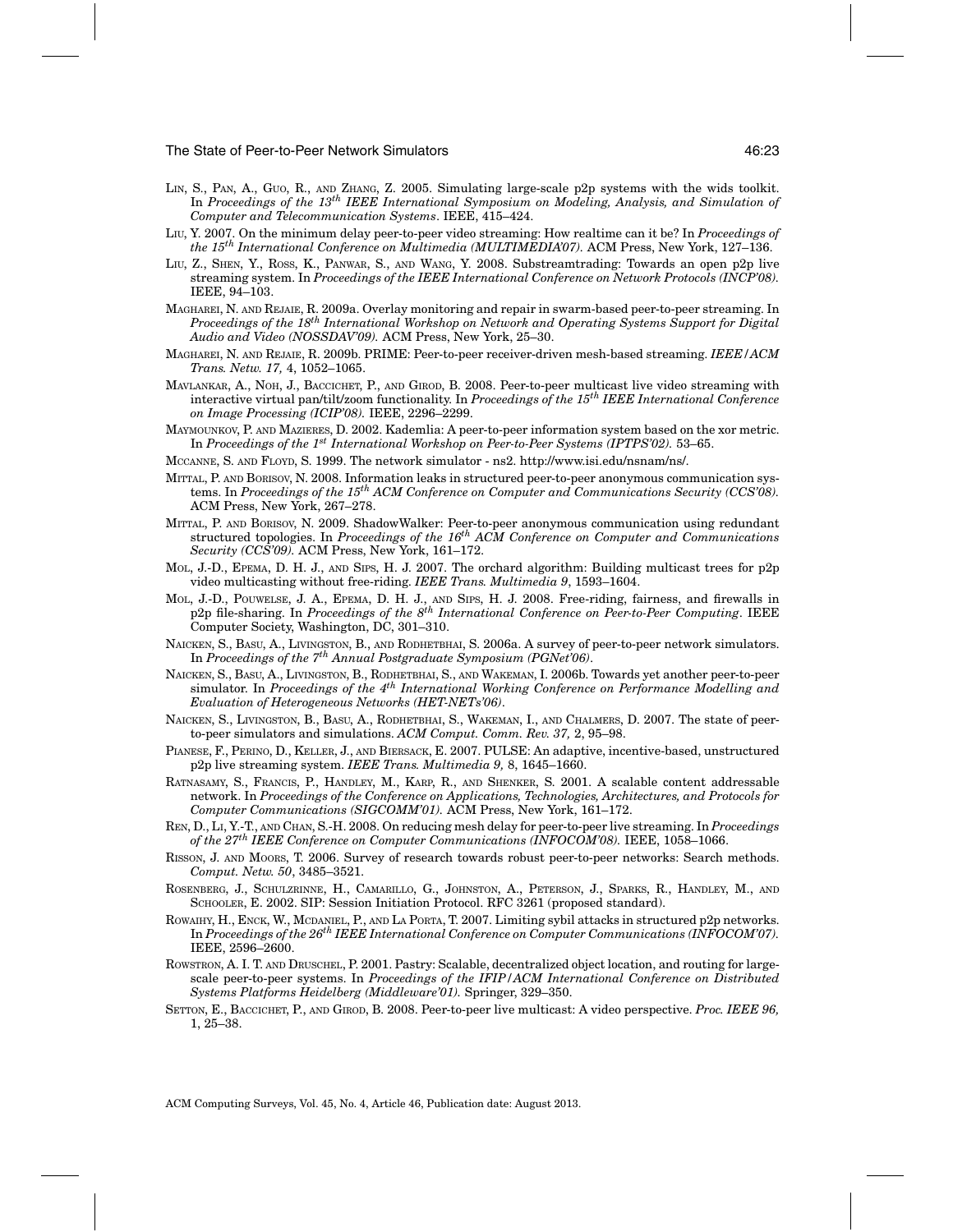- SILVA, A. P. C. D., LEONARDI, E., MELLIA, M., AND MEO, M. 2008. A bandwidth-aware scheduling strategy for p2p-tv systems. In *Proceedings of the 8th International Conference on Peer-to-Peer Computing*. IEEE Computer Society, Los Alamitos, CA, 279–288.
- SILVERSTON, T., FOURMAUX, O., AND CROWCROFT, J. 2008. Towards an incentive mechanism for peer-to-peer multimedia live streaming systems. In *Proceedings of the 8th International Conference on Peer-to-Peer Computing*. IEEE Computer Society, Los Alamitos, CA, 125–128.
- SKOBELTSYN, G., LUU, T., PODNAR-ARKO, I., RAJMAN, M., AND ABERER, K. 2009. Query-driven indexing for scalable peer-to-peer text retrieval. *Future Gener. Comput. Syst. 25*, 89–99.
- STINGL, D., GROSS, C., RUCKERT, J., NOBACH, L., KOVACEVIC, A., AND STEINMETZ, R. 2011. Peerfactsim. kom: A simulation framework for peer-to-peer systems. In *Proceedings of the International Conference on High Performance Computing and Simulation (HPCS'11).* IEEE, 577–584.
- STOICA, I., MORRIS, R., KARGER, D., KAASHOEK, M. F., AND BALAKRISHNAN, H. 2001. Chord: A scalable peer-to-peer lookup service for internet applications. *SIGCOMM Comput. Comm. Rev. 31*, 149–160.
- TANIN, E., HARWOOD, A., AND SAMET, H. 2007. Using a distributed quadtree index in peer-to-peer networks. *VLDB J. 16*, 165–178.
- TERPSTRA, W. W., KANGASHARJU, J., LENG, C., AND BUCHMANN, A. P. 2007. Bubblestorm: Resilient, probabilistic, and exhaustive peer-to-peer search. In *Proceedings of the Conference on Applications, Technologies, Architectures, and Protocols for Computer Communications (SIGCOMM'07).* ACM Press, New York, 49–60.
- URBAN, P., DE FAGO, X., AND SCHIPER, A. 2001. Neko: A single environment to simulate and prototype distributed algorithms. In *Proceedings of the 15th International Conference on Information Networking*. IEEE, 503–511.
- VAN RENESSE, R., BIRMAN, K. P., AND VOGELS, W. 2003. Astrolabe: A robust and scalable technology for distributed system monitoring, management, and data mining. *ACM Trans. Comput. Syst. 21*, 164–206.
- WANG, S., OOI, B. C., TUNG, A., AND XU, L. 2007. Efficient skyline query processing on peer-to-peer networks. In *Proceedings of the 23rd IEEE International Conference on Data Engineering (ICDE'07).* IEEE, 1126– 1135.
- WANG, Y., CARZANIGA, A., AND WOLF, A. 2008. Four enhancements to automated distributed system experimentation methods. In *Proceedings of the 30th International Conference on Software Engineering*. ACM Press, New York, 491–500.
- WEBB, S. AND SOH, S. 2007. Round length optimisation for p2p network gaming. In *Proceedings of the 8th Postgraduate Electrical Engineering and Computing Symposium.* 23–28.
- WILCOX-O'HEARN, Z. AND WARNER, B. 2008. Tahoe: The least-authority filesystem. In *Proceedings of the 4th ACM International Workshop on Storage Security and Survivability (StorageSS'08).* ACM Press, New York, 21–26.
- XIE, H., YANG, Y. R., KRISHNAMURTHY, A., LIU, Y. G., AND SILBERSCHATZ, A. 2008. P4P: provider portal for applications. In *Proceedings of the ACM SIGCOMM Conference on Data Communication (SIGCOMM'08).* ACM Press, New York, 351–362.
- YANG, S. J. AND CHEN, I. Y. 2008. A social network-based system for supporting interactive collaboration in knowledge sharing over peer-to-peer network. *Int. J. Hum.-Comput. Stud. 66,* 1, 36–50.
- YIU, W.-P., JIN, X., AND CHAN, S.-H. 2007. VMesh: Distributed segment storage for peer-to-peer interactive video streaming. *IEEE J. Selected Areas Comm. 25,* 9, 1717–1731.
- YUNHAO, L., XIAO, L., AND NI, L. 2007. Building a scalable bipartite p2p overlay network. *IEEE Trans. Parallel Distrib. Syst. 18,* 9, 1296–1306.
- ZAHARIA, M. AND KESHAV, S. 2008. Gossip-based search selection in hybrid peer-to-peer networks. *Concurr. Comput. Pract. Exper. 20*, 139–153.
- ZANTOUT, B. AND HARATY, R. 2011. I2p data communication system. In *Proceedings of the 10th International Conference on Networks.* 401–409.
- ZHANG, D., CHEN, X., AND YANG, H. 2009. State of the art and challenges on peer-to-peer simulators. In *Proceedings of the 5th International Conference on Wireless Communications, Networking and Mobile Computing*. IEEE, 1–4.
- ZHAO, B., KUBIATOWICZ, J., AND JOSEPH, A. 2001. Tapestry: An infrastructure for fault-tolerant wide-area location and routing. *Comput. 74*, 11–20.
- ZHOU, R. AND HWANG, K. 2007. Powertrust: A robust and scalable reputation system for trusted peer-to-peer computing. *IEEE Trans. Parallel Distrib. Syst. 18*, 460–473.
- ZHOU, R., HWANG, K., AND CAI, M. 2008. GossipTrust for fast reputation aggregation in peer-to-peer networks. *IEEE Trans. Knowl. Data Engin. 20*, 1282–1295.